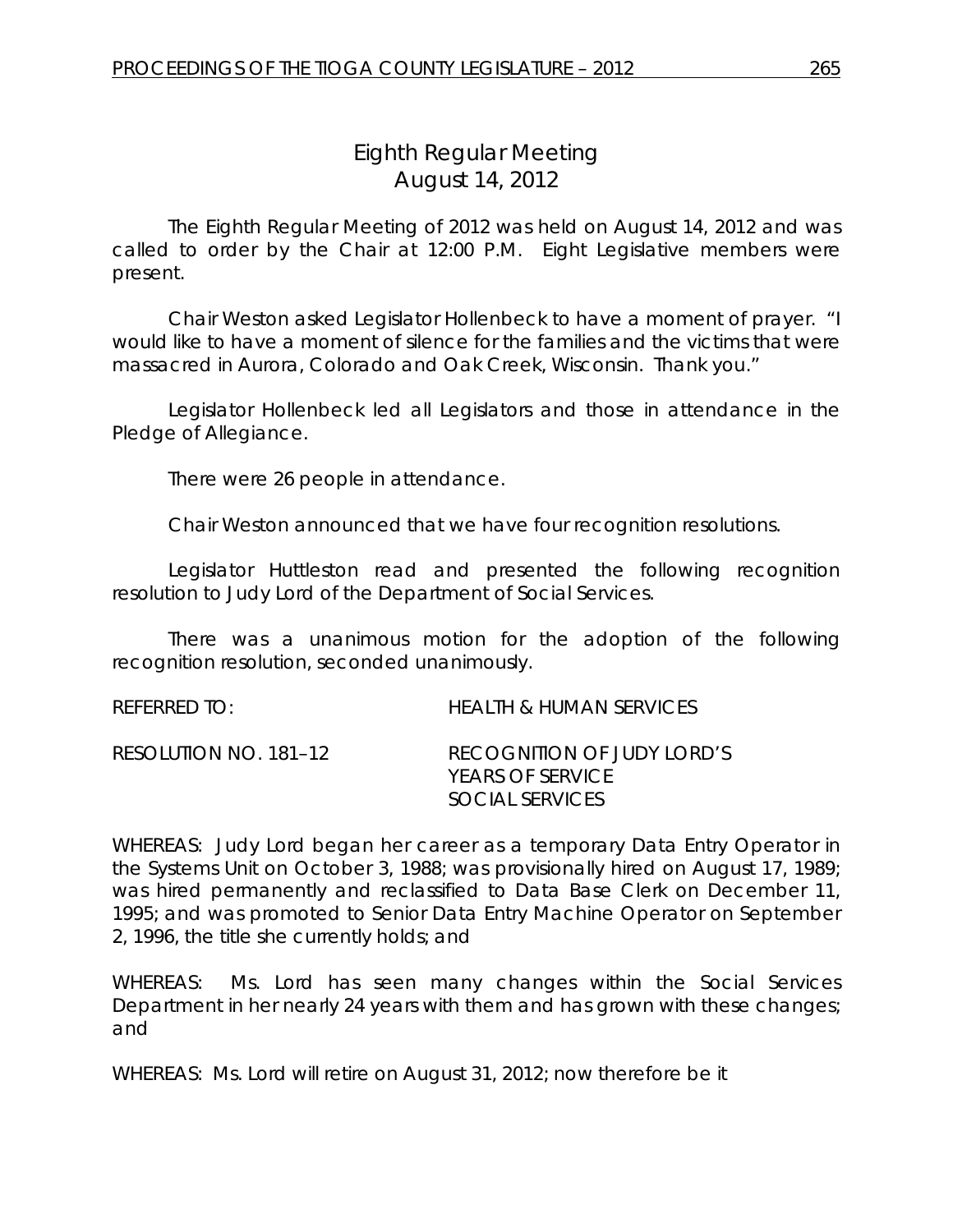RESOLVED: That the Tioga County Legislature, on its own behalf, as well as on behalf of the citizens of Tioga County, express sincere gratitude and recognize Judy Lord for her nearly 24 years of service to Tioga County; and be it further

RESOLVED: That this resolution be spread upon the minutes of this meeting and a certified copy be presented to this outstanding employee, Judy Lord.

### ROLL CALL VOTE

Unanimously Yes – Legislators Hollenbeck, Huttleston, Monell, Weston, Roberts, Sauerbrey, Standinger, and Sullivan.

No – None.

Absent – None.

### RESOLUTION ADOPTED UNANIMOUSLY.

Gary Grant, Director of Administrative Services for the Department of Social Services, spoke. "Thank you for the opportunity to come here today to recognize Judy Lord. She deserves it and she has truly earned it. For 24 years Judy has been a loyal, dependable, humorous, hard working employee. We meet thousands of people in our lives, some of whom we remember and some we do not. If you have met Judy, chances are you will remember her and for all the right reasons.

"She would be the first in line to help another employee, take on extra work, or work late. At five minutes of 5:00 every night instead of starting to wrap things up for the day, Judy is grabbing another case to get entered. I have told this story before as an example of why I love Judy and I will never forget her. The Unit that she works in is a close knit group of four or five and they are located on the second floor of the Health & Human Services Building, and a lot of the work they do is for the staff that resides downstairs. Shortly after I came to the County and to the Department, in consultation with her Supervisor we saw a chance for some efficiencies if we physically located one person from her Department downstairs. Knowing what a tight knit group they were I was warned by Teresa that it probably would not go over well as the idea. I called the group together and gave them my plan that we are going to move one person downstairs to create some efficiencies and explained to them why, and why it was a good idea, but at the time we really had not decided who we were going to move downstairs. The reception that I got to my plan was lukewarm to say the least. There was dead silence in the room until all of a sudden Judy pipes up, "I will go downstairs Gary". That is what she did, she went downstairs and she worked there and did a great job. I will always remember her for stepping up during that meeting and doing that.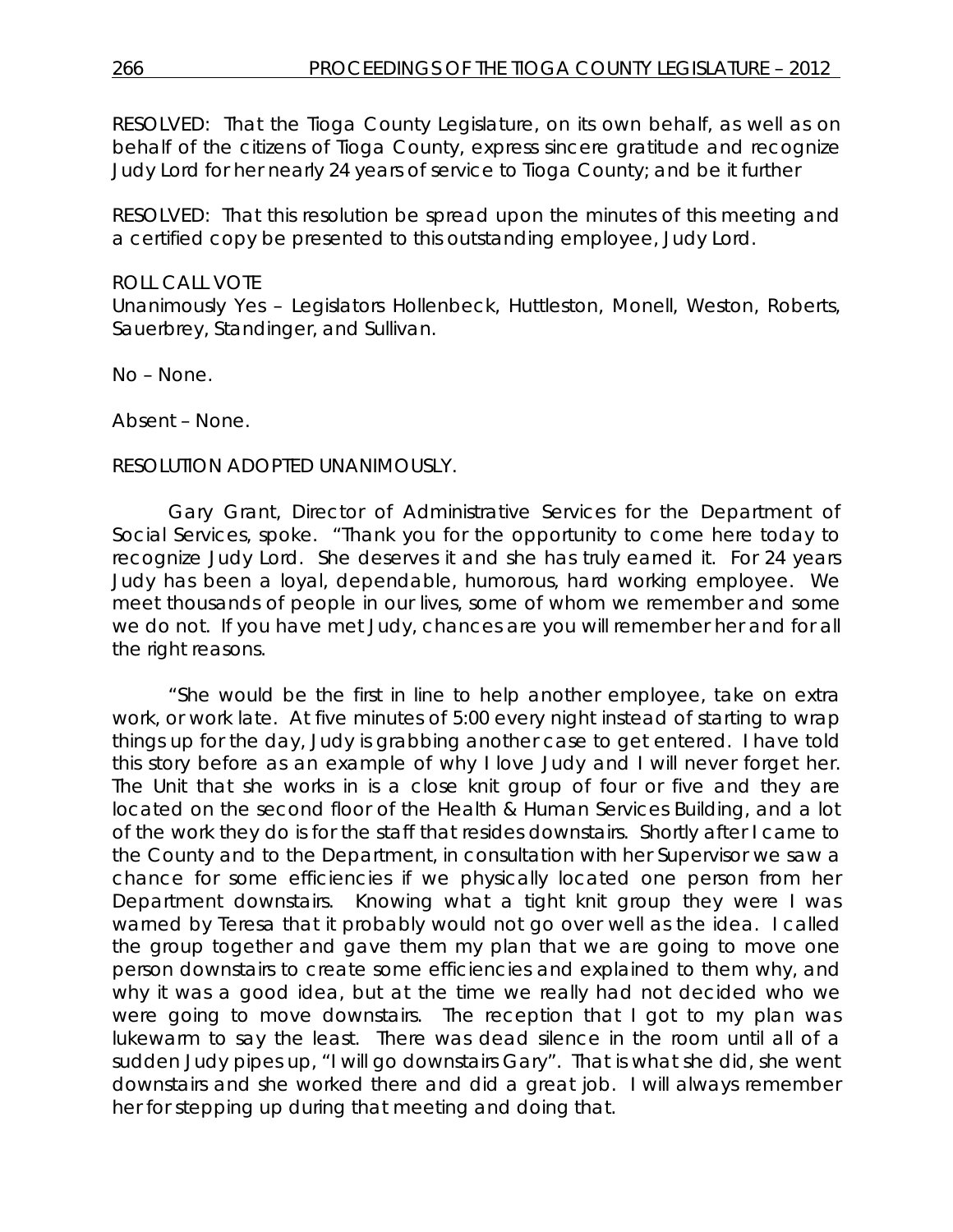"Judy loves to share a good joke and everyone recognizes her great laugh. She loves to share stories of her grandson Jacob. Everybody who knows her has heard a Jacob story at one time or another so I am sure she will enjoy the extra time she will get to spend with Jacob in retirement. Judy is truly a good person who has given Tioga County 24 years of hard work and dedication, and she will be missed. Judy, we wish you all the best and we thank you for your service."

Judy Lord spoke. "It has gone too fast. I have enjoyed every day, well maybe not every day, but I looked forward to my work and I enjoyed all the people that contribute. I have many friends who are hard workers too. No matter what they say about Government workers, they ought to spend a day in our shoes. Thank you very much for this recognition."

Legislator Sauerbrey read and presented the following recognition resolution to Maria Genovese of the Probation Department.

There was a unanimous motion for the adoption of the following recognition resolution, seconded unanimously.

| $R$ FFFRRFD T $O_1$   | PUBLIC SAFFTY COMMITTEE                                                                                  |
|-----------------------|----------------------------------------------------------------------------------------------------------|
| RESOLUTION NO. 182-12 | RESOLUTION RECOGNIZING<br>MARIA T. GENOVESE'S<br>13 YEARS OF DEDICATED<br><i>SERVICE TO TIOGA COUNTY</i> |

WHEREAS: Maria T. Genovese began her career as a county employee when she was appointed to the position of part-time Account Clerk Typist on November 14, 1997 at the Tioga County Probation Department. On February 11, 1999, she was appointed to full-time Account Clerk Typist; on September 19, 2001 she was promoted to the position of Principal Account Clerk. She has continuously served in the capacity of Principal Account Clerk for the past 11 years; and

WHEREAS: Maria T. Genovese has been extremely dedicated and loyal in the performance of her duties and responsibilities during the past 13 years. She has earned the respect of her Director, co-workers, colleagues in other county agencies, and those citizens she professionally interacts with throughout Tioga County; and

WHEREAS: Maria T. Genovese will retire on August 27, 2012; therefore be it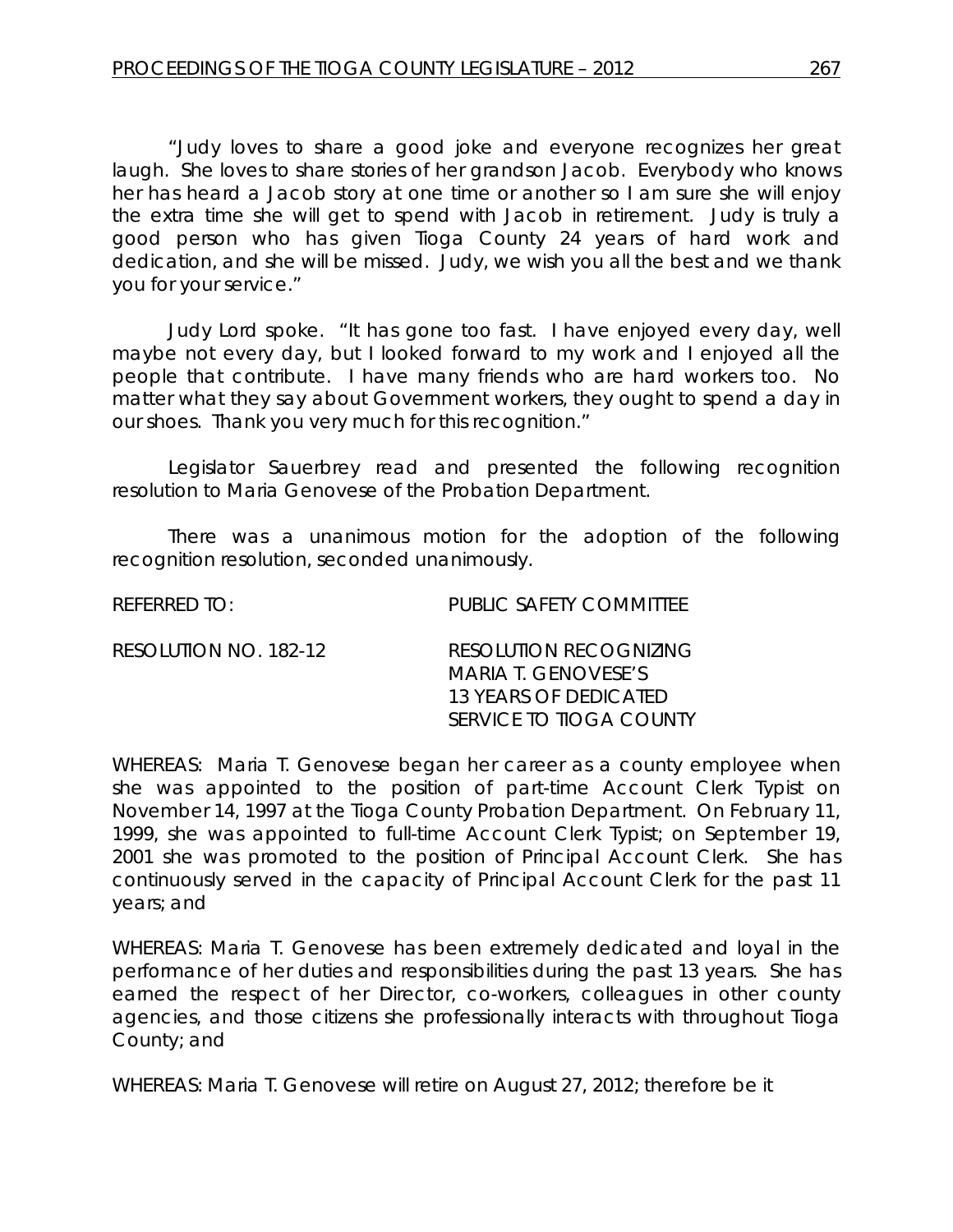RESOLVED: That the Tioga County Legislature, on its own behalf, as well as on behalf of the citizens of Tioga County, express sincere gratitude to Maria T. Genovese for her 13 years of dedicated and loyal service to the residents of Tioga County; and be it further

RESOLVED: That this resolution be spread upon the minutes of this meeting and a certified copy be presented to this outstanding employee, Maria T. Genovese

# ROLL CALL VOTE

Unanimously Yes – Legislators Hollenbeck, Huttleston, Monell, Weston, Roberts, Sauerbrey, Standinger, and Sullivan.

No – None.

Absent – None.

### RESOLUTION ADOPTED UNANIMOUSLY.

Joy Bennett, Probation Director, spoke. "It is an honor to let all of you share in our honoring of Maria right now. She is a blessing to have as an employee. She is dedicated, she is knowledgeable, she teaches herself if something needs to be learned, and then she teaches me, which is even better. She has given me an opportunity over the last several years to explain finances to me so that I could come and present at budget meetings and not look as ignorant as I am about that topic.

"The other thing that Maria has done for us is kind of the oil on the boiling water at Probation. She is a calming influence. A couple of Probation Officers have referred to her as the rock. She is the one consistent person in the Department that does not ever seem to get ruffled, is always kind, and has a small encouraging word for everyone she sees, and that is a true blessing. We are going to miss her very much."

Maria Genovese spoke. "I am really looking forward to retirement, but I have to say in some ways it is bitter sweet because I have really deeply enjoyed working for the Probation Department. Yes we do have our lumps and bumps. We are not perfect, but we are like a family and I am going to miss that. I have deeply enjoyed working for the Department for those that have been past employees as well as those that are present in our Department. It has just been a blessing. The teamwork that is involved, I have never worked in a place where we had that kind of teamwork, and everybody working together for the good of the Department, each one helping out no matter what your title is or your position, no matter what is going on, everybody working together. There is nothing like that. It is my desire that every place could be a place like that. I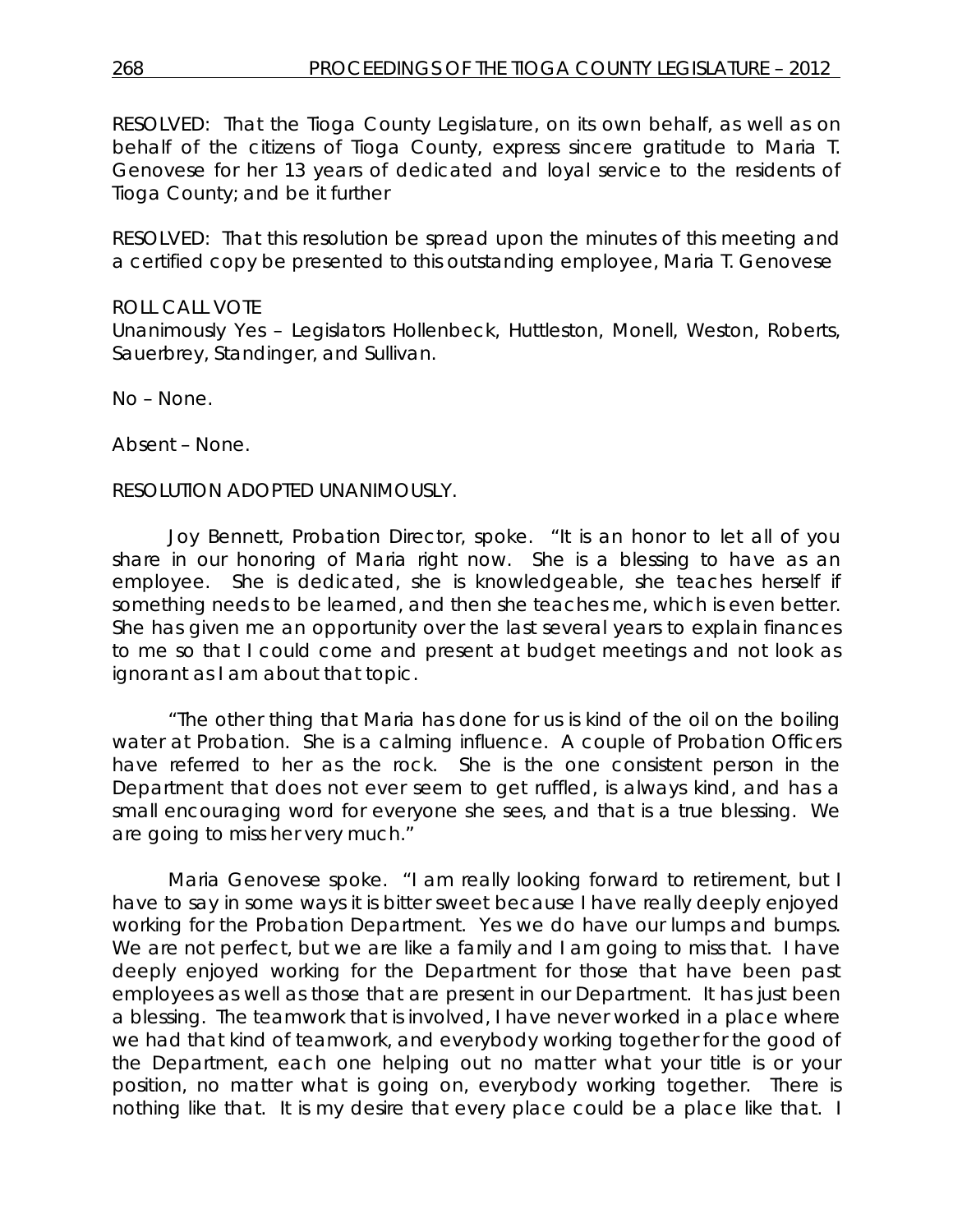thank you for honoring me in this way. I do feel humbled by it, but I do so appreciate this acknowledging of my time here and I pray that the person that takes my place will be able to step in, I know she will, and she will do a very excellent job in taking my place. Thank you so much."

The following recognition resolution for Patricia Ann Zorn was duly noted.

There was a unanimous motion for the adoption of the following recognition resolution, seconded unanimously.

REFERRED TO: COUNTY CLERK'S COMMITTEE

| RESOLUTION NO. 183-12 | RESOLUTION RECOGNIZING       |
|-----------------------|------------------------------|
|                       | PATRICIA ANN ZORN'S 32 YEARS |
|                       | OF DEDICATED SERVICE TO      |
|                       | TIOGA COUNTY                 |

WHEREAS: Patricia Ann Zorn began her career in early 1980 as a county employee when she was appointed to the position of part-time Secretary in the Tioga County Legislature Department. On April 24, 1980, she was hired full-time as a keypunch operator for data processing and eventually transferring to the Department of Social Services as a data entry operator. Several years later, she returned to the Legislature Department working as Deputy Clerk for Legislative Chair Edward Hubbard and later for Legislative Chair General Lyons. In 1986, she transferred to the Department of Motor Vehicle where she has continuously served as an Account Clerk Typist for the past 26 years; and

WHEREAS: Patricia Ann Zorn has been extremely dedicated and loyal in the performance of her duties and responsibilities during the past 32 years. She has earned the respect of her Director, co-workers, colleagues in other county agencies, and those citizens she professionally interacts with throughout Tioga County; and

WHEREAS: Patricia Ann Zorn will retire on August 31, 2012; therefore be it

RESOLVED: That the Tioga County Legislature, on its own behalf, as well as on behalf of the citizens of Tioga County, express sincere gratitude to Patricia Ann Zorn for her 32 years of dedicated and loyal service to the residents of Tioga County; and be it further

RESOLVED: That this resolution be spread upon the minutes of this meeting and a certified copy be presented to this outstanding employee, Patricia Ann Zorn.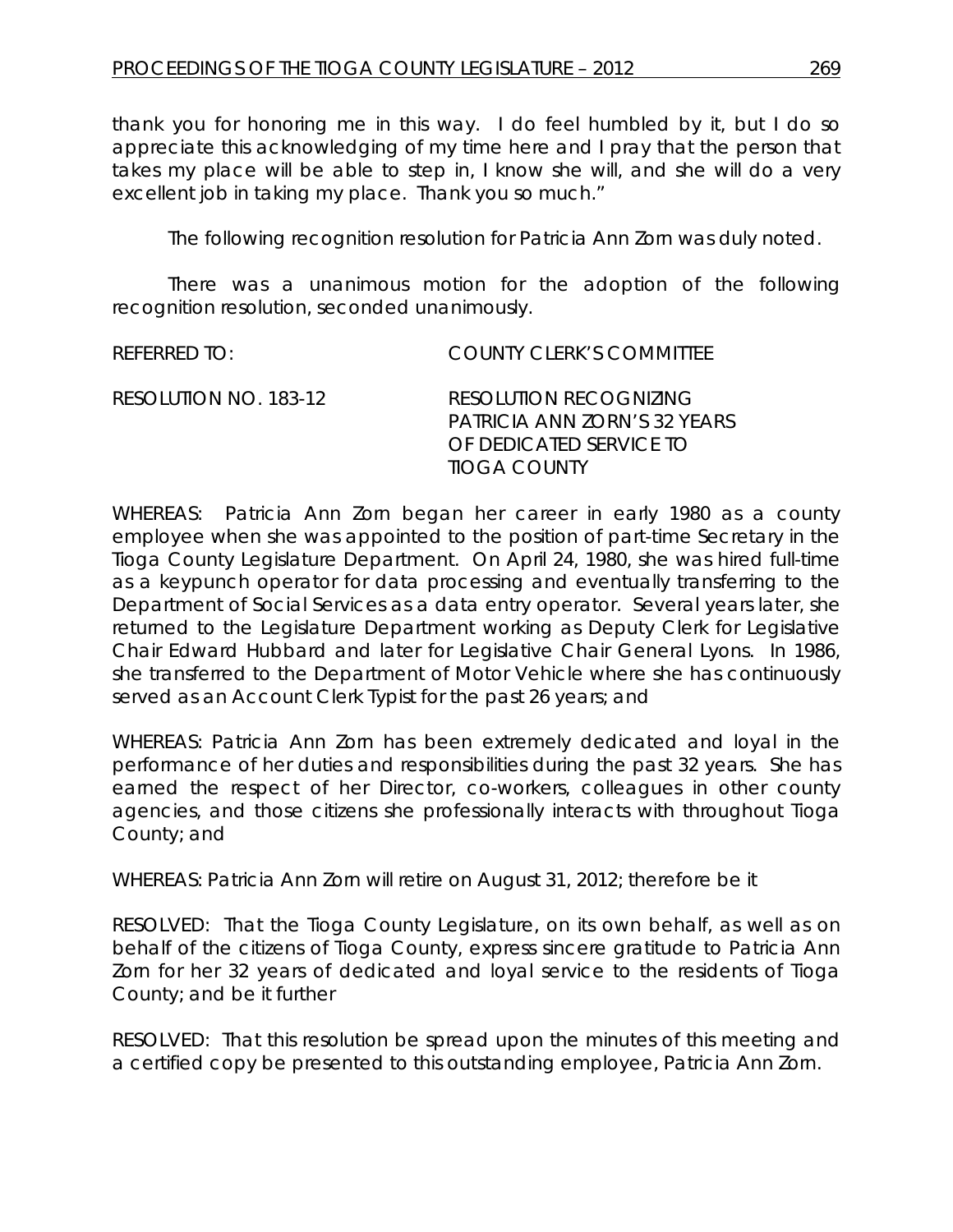*11 YEARS OF DEDICATED SERVICE TO*

ROLL CALL VOTE

Unanimously Yes – Legislators Hollenbeck, Huttleston, Monell, Weston, Roberts, Sauerbrey, Standinger, and Sullivan.

No – None.

Absent – None.

RESOLUTION ADOPTED UNANIMOUSLY.

The following resolution recognizing Theodore Shatara was duly noted.

There was a unanimous motion for the adoption of the following recognition resolution, seconded unanimously.

*TIOGA COUNTY*

| referred to:          | PUBLIC SAFFTY                                          |
|-----------------------|--------------------------------------------------------|
| RESOLUTION NO. 184-12 | <b>RESOLUTION RECOGNIZING</b><br>THEODORE J. SHATARA'S |

WHEREAS: Theodore J. Shatara was appointed as a part-time Deputy Sheriff on 2/10/01; and

WHEREAS: Theodore J. Shatara has been dedicated and loyal in the performance of his duties and responsibilities during the past 11 years to Tioga County, thereby earning the respect of his colleagues and peers throughout Tioga County; and

WHEREAS: Theodore J. Shatara will retire from the Tioga County Sheriff's Office on August 14, 2012; therefore be it

RESOLVED: That the Tioga County Legislature, on its own behalf, as well as on behalf of the citizens of Tioga County, express sincere gratitude to Theodore J. Shatara for his more than 11 years of dedicated and loyal service to the residents of Tioga County; and be it further

RESOLVED: That this resolution be spread upon the minutes of this meeting and a certified copy be presented to this outstanding employee, Theodore J. Shatara.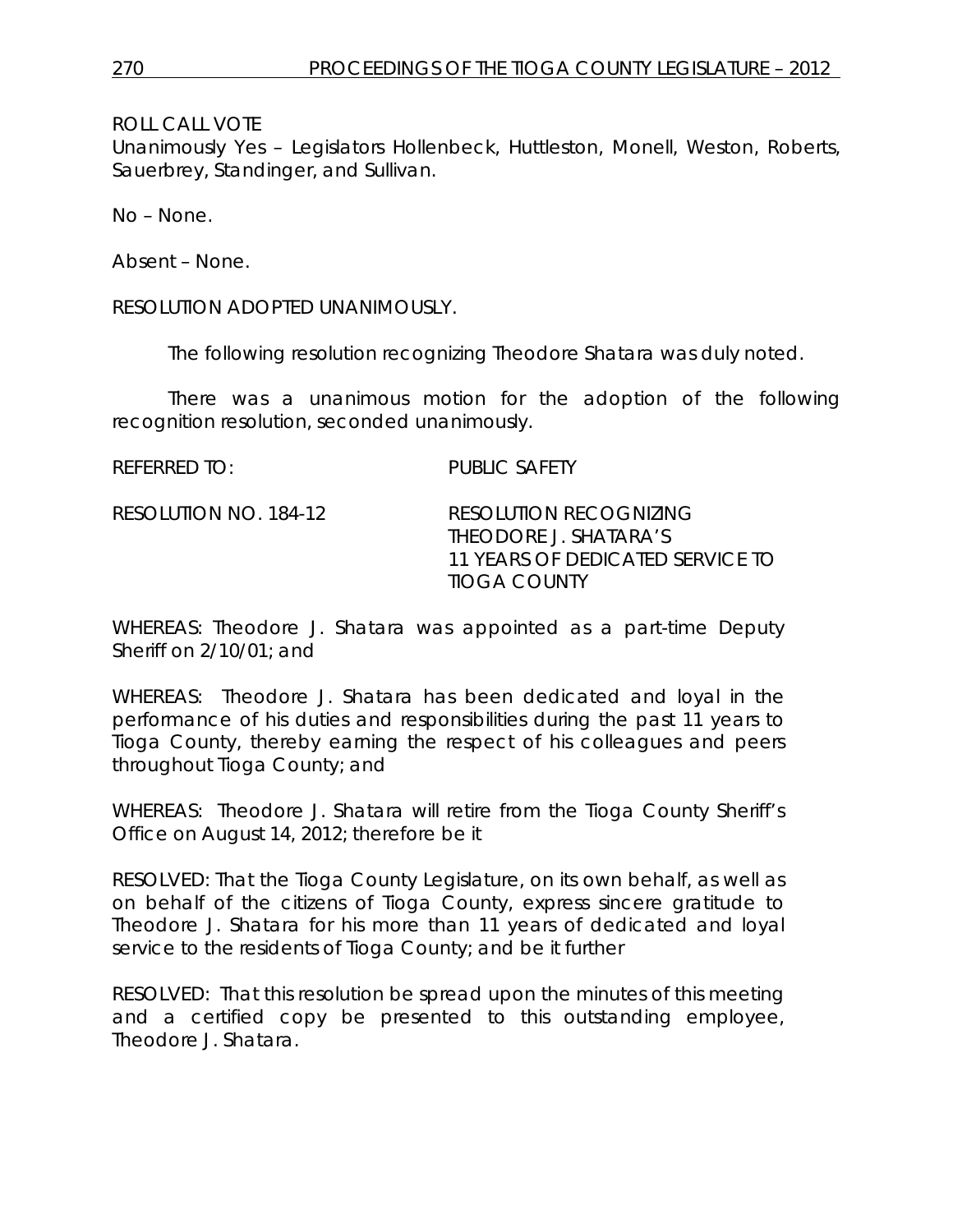Unanimously Yes – Legislators Hollenbeck, Huttleston, Monell, Weston, Roberts, Sauerbrey, Standinger, and Sullivan.

No – None.

Absent – None.

RESOLUTION ADOPTED UNANIMOUSLY.

Chair Weston noted the following Proclamation on Child Support Enforcement Month.

# **Child support enforcement Month Proclamation**

WHEREAS: New York's children need the emotional and financial support of both parents, as well as the support of their extended families and the community, in order to grow into healthy, productive adults; and

WHEREAS: New York State is committed to promoting the health and well-being of all of its children by ensuring that parents pay child support on a regular and timely basis; and

WHEREAS: Prior to 1975, child support enforcement was primarily accomplished in the private sector through civil actions by private attorneys; and

WHEREAS: The public sector of Child Support Enforcement was established in 1975 under Title IV-D of the Social Security Act, making child support enforcement a joint federal, state and local partnership in order to ensure that children are financially supported by both parents. In addition to the efforts made by the public sector, private attorneys still continue to play an active role in child support enforcement; and

WHEREAS: In 2011, the New York State child support program collected more than \$1.8 billion dollars in child support for custodial parents and their children; and

WHEREAS: In 2011, Tioga County collected over \$5.5 million dollars in child support; now therefore

THE TIOGA COUNTY LEGISLATURE does hereby Proclaim August 2012, to be

#### **Child Support Enforcement Month**

in Tioga County and salute those parents who support their children and honor the child support enforcement professionals in our community and throughout New York State.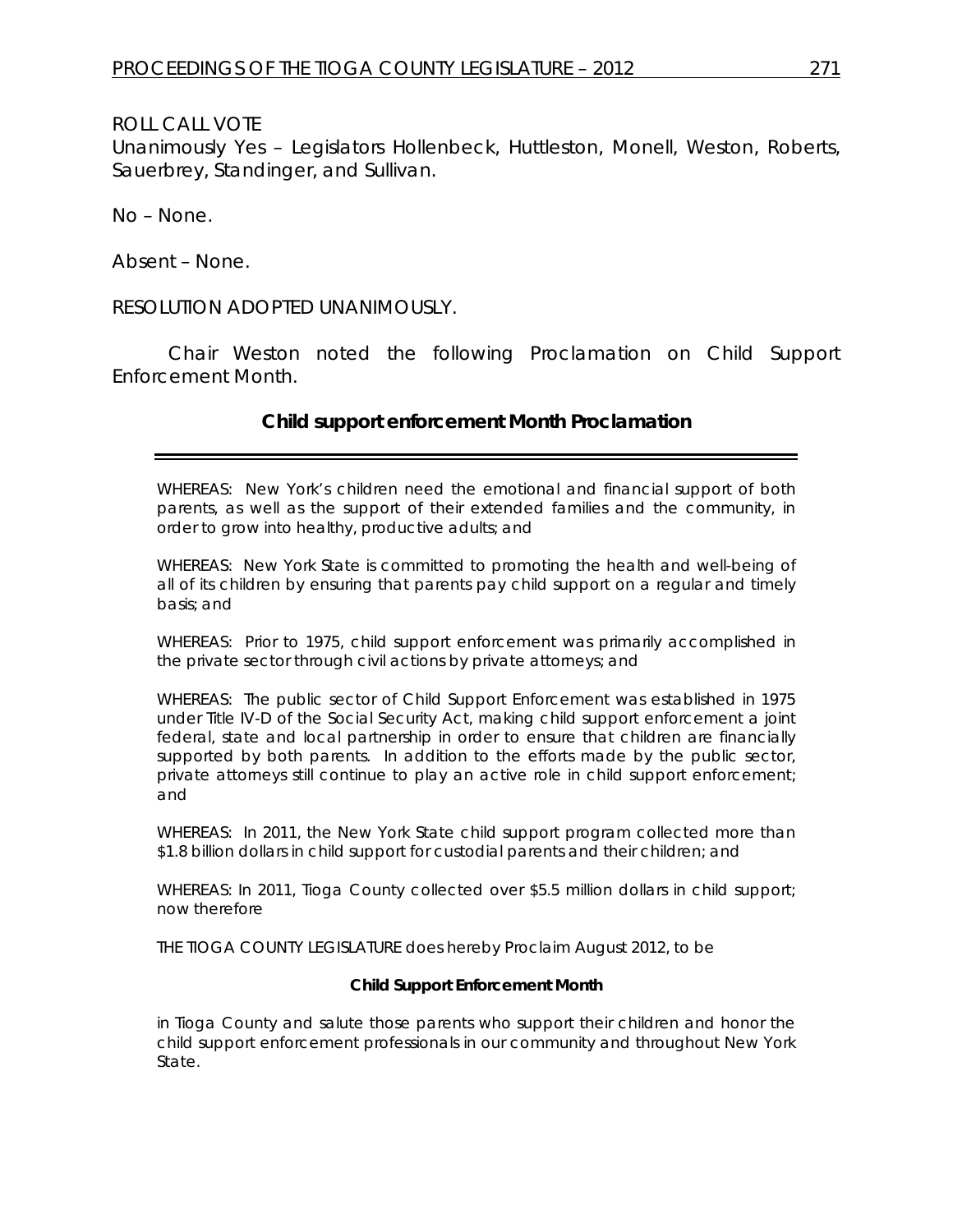There was no privilege of the floor.

The list of audited bills was submitted and is summarized as follows:

| <u>Code</u> | Description                              | <b>Equipment</b> | <b>Expense</b> |
|-------------|------------------------------------------|------------------|----------------|
| A1010       | Legislative Board                        |                  | 47.21          |
| A1165       | <b>District Attorney</b>                 |                  | 1,747.59       |
| A1170       | <b>Public Defender</b>                   |                  | 2,186.99       |
| A1172       | <b>Assigned Counsel</b>                  |                  | 20,294.98      |
| A1185       | <b>Medical Examiners/Coroners</b>        |                  | 7,562.78       |
| A1325       | Treasurer                                |                  | 40,037.88      |
| A1355       | Assessments                              |                  | 2,908.80       |
| A1364       | <b>Expense of County Owned Property</b>  |                  | 4,509.50       |
| A1410       | <b>County Clerk</b>                      |                  | 871.41         |
| A1420       | Law                                      |                  | 3,349.00       |
| A1430       | Personnel                                |                  | 1,797.80       |
| A1450       | Elections                                | 591.80           | 3,852.24       |
| A1460.41    | Records Management                       |                  | 42,754.80      |
| A1620       | <b>Buildings</b>                         |                  | 40,833.69      |
| A1621       | <b>Buildings</b>                         |                  | 20,207.37      |
| A1680       | Information Technology                   |                  | 11,657.19      |
| A2490       | <b>Community College Tuition</b>         |                  | 46,138.33      |
| A2960       | <b>Education of Handicapped Children</b> |                  | 233,627.37     |
| A3020       | Public Safety Comm E911 System           |                  | 4,309.94       |
| A3110       | Sheriff                                  |                  | 23,562.27      |
| A3140       | Probation                                |                  | 596.76         |
| A3150       | Jail                                     |                  | 47,225.83      |
| A3315       | Special Traffic Programs                 |                  | 537.70         |
| A3410       | Fire                                     | 294.75           | 2,747.26       |
| A3640       | <b>Emergency Mgmt Office</b>             |                  | 512.99         |
| A3957       | <b>Hazard Mitigation Plan</b>            |                  | 7,560.00       |
| A4010       | <b>Public Health Nursing</b>             |                  | 24,057.51      |
| A4011       | <b>Public Health Administration</b>      |                  | 22,141.31      |
| A4012       | <b>Public Health Education</b>           |                  | 39.43          |
| A4042       | Rabies Control                           |                  | 7,176.42       |
| A4044       | Early Intervention                       |                  | 37,845.59      |
| A4053       | Preventive/Primary Health Svcs           |                  | 137.59         |
| A4054       | <b>Preventive Dental Services</b>        |                  | 1,463.93       |
| A4064       | Managed Care-Dental Services             |                  | 140.00         |
| A4070       | Disease Control                          |                  | 3,766.80       |
| A4090       | <b>Environmental Health</b>              |                  | 1,096.84       |
| A4210       | <b>Alcohol and Drug Services</b>         |                  | 1,916.87       |
| A4211       | Council on Alcoholism                    |                  | 10,990.34      |
| A4309       | Mental Hygiene Co Administration         |                  | 11,406.45      |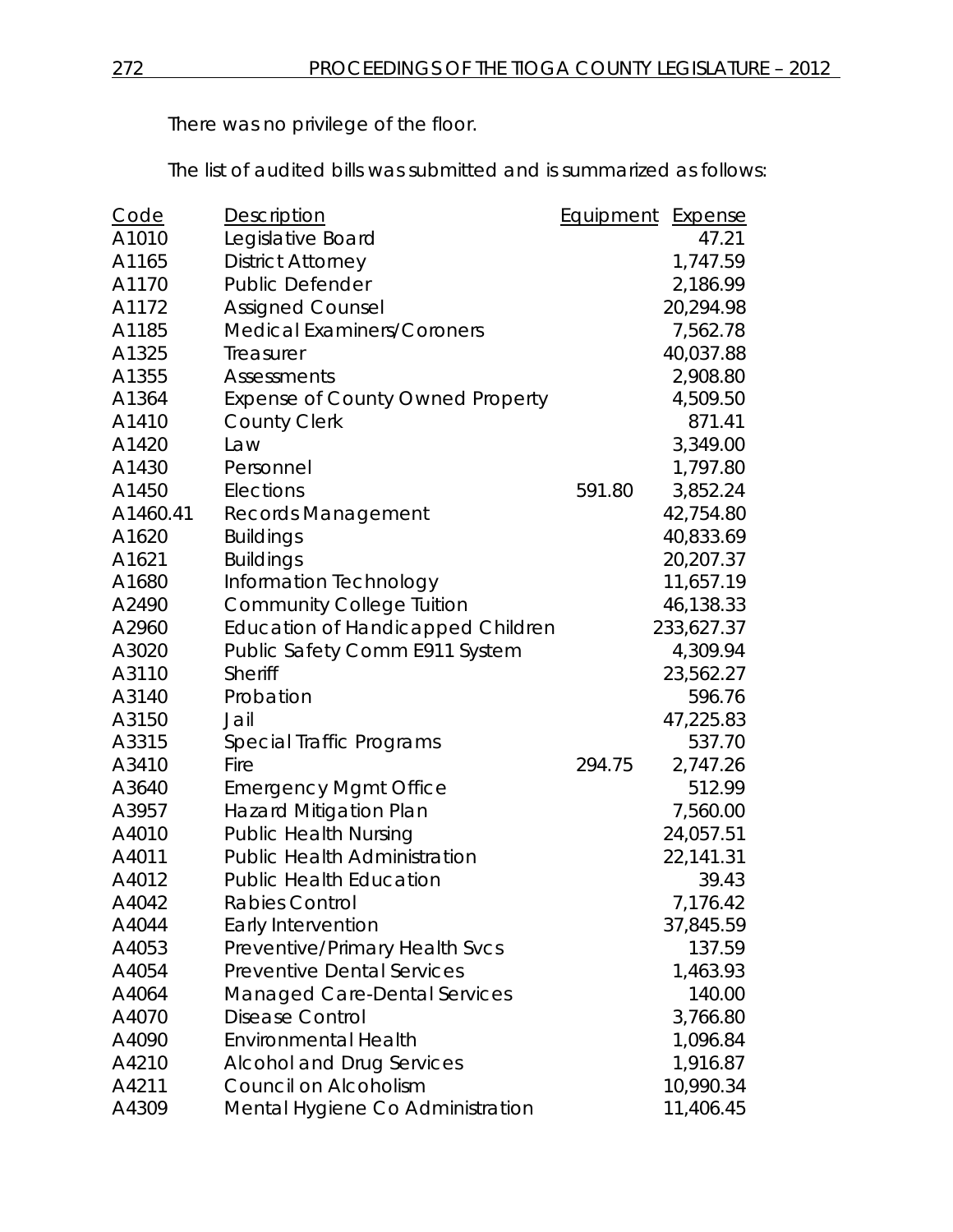| A4310               | <b>Mental Health Clinic</b>              | 7,059.94   |
|---------------------|------------------------------------------|------------|
| A4315               | <b>Mental Retardation</b>                | 3,382.90   |
| A4320               | <b>Crisis Intervention Services</b>      | 17,144.54  |
| A4321               | Intensive Case Management                | 1,209.83   |
| A6010               | Social Services Administration           | 126,670.44 |
| A6141               | <b>Energy Crisis Assistance Programs</b> | 8,672.76   |
| A6422               | <b>Economic Development</b>              | 36.67      |
| A6510               | Veterans' Service                        | 38.00      |
| A6610               | Sealer of Weights/Measures               | 189.16     |
| A7510               | Historian                                | 55.00      |
| A8020               | Planning                                 | 12.57      |
| A9060               | <b>Health Insurance</b>                  | 1,309.80   |
|                     | <b>SOLID WASTE FUND</b>                  | 92,087.19  |
|                     | <b>SPECIAL GRANT FUND</b>                | 15,076.88  |
|                     | <b>COUNTY ROAD FUND</b>                  | 29,989.04  |
| <b>CAPITAL FUND</b> |                                          | 673,730.73 |
|                     | <b>CONSOLIDATED HEALTH INSURANCE</b>     | 1,266.72   |
|                     | <b>SELF-INSURANCE FUND</b>               | 1,300.00   |
|                     |                                          |            |

GRAND TOTAL \$ 1,673,735.48

Legislator Sauerbrey made a motion to approve the minutes of July 10, and 19, 2012, seconded by Legislator Monell, and carried.

Chair Weston made the following appointments to Legislative Vacancy Ad Hoc Committee effective July 25, 2012:

> Chair Weston Legislator Roberts Legislator Sullivan Legislator Hollenbeck Legislator Sauerbrey

Committee meeting reports are on file in the Legislative Clerk's Office and may be procured there by any interested person.

Legislator Monell introduced Local Law Introductory No. A of 2012:

County of Tioga

Local Law No. of the Year 2012.

A Local Law to authorize a non-county resident to hold a non-elective appointed Tioga County Public Office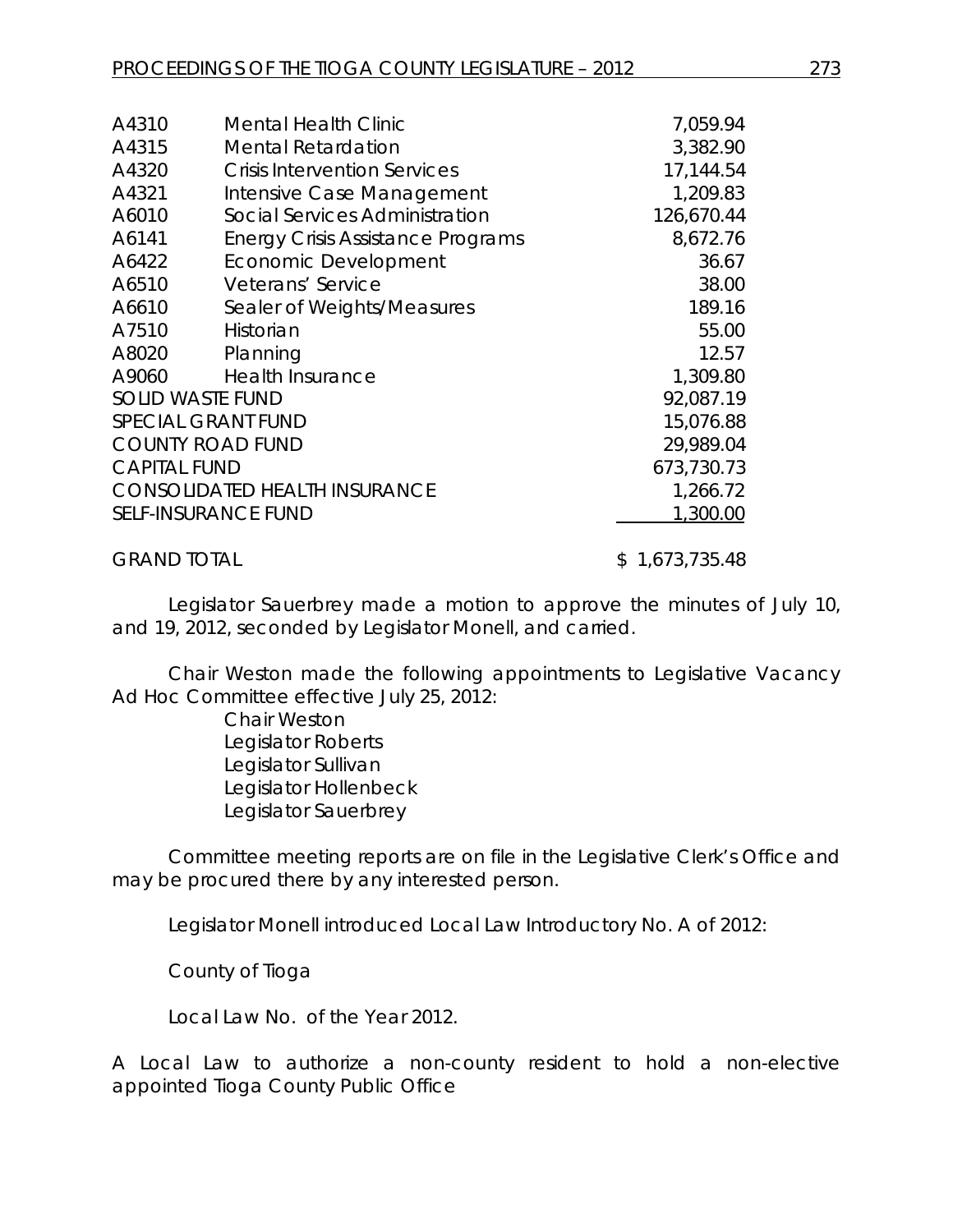BE IT ENACTED by the Legislature of the County of Tioga as follows:

# SECTION 1. PURPOSE.

Public Officers Law Section 3 requires that a local public officer be a resident of the political subdivision or municipal corporation of the state for which he or she shall be chosen or within which his or her official functions are required to be exercised. The purpose of this local law is to authorize a person who is a nonresident of Tioga County to hold any non-elective appointed Tioga County public office, provided such person resides in the State of New York.

# SECTION 2. AUTHORITY.

Under Municipal Home Rule Law Section 10, the County of Tioga has the authority to authorize a non-county resident to hold a non-elective appointed Tioga County public office, so long as such person resides in the State of New York.

# SECTION 3. RESIDENCY.

With respect to non-elective public officers employed by Tioga County, the provisions of Public Officers Law Section 3 requiring a person to be a resident of the political subdivision or municipal corporation of the state for which he or she shall be chosen or within which his or her official functions are required to be exercised shall not prevent a person from holding any non-elective appointed Tioga County public office, provided that such person resides in the State of New York.

# SECTION 4. EFFECTIVE DATE.

This local law shall take effect upon filing in the Office of the Secretary of State as provided in Section 27 of the Municipal Home Rule Law.

Legislator Sullivan moved for the adoption of the following resolution, seconded by Legislator Standinger.

REFERRED TO: LEGAL/FINANCE

RESOLUTION NO. 185–12 *SCHEDULE PUBLIC HEARING LOCAL LAW INTRO NO. A OF 2012 A LOCAL LAW TO AUTHORIZE A NON-COUNTY RESIDENT TO HOLD A NON-ELECTIVE APPOINTED TIOGA COUNTY PUBLIC OFFICE*

RESOLVED: That a public hearing shall be held on Local Law Introductory No. A of 2012 A Local Law to authorize a non-county resident to hold a non-elective appointed Tioga County Public Office in the Edward D. Hubbard Auditorium of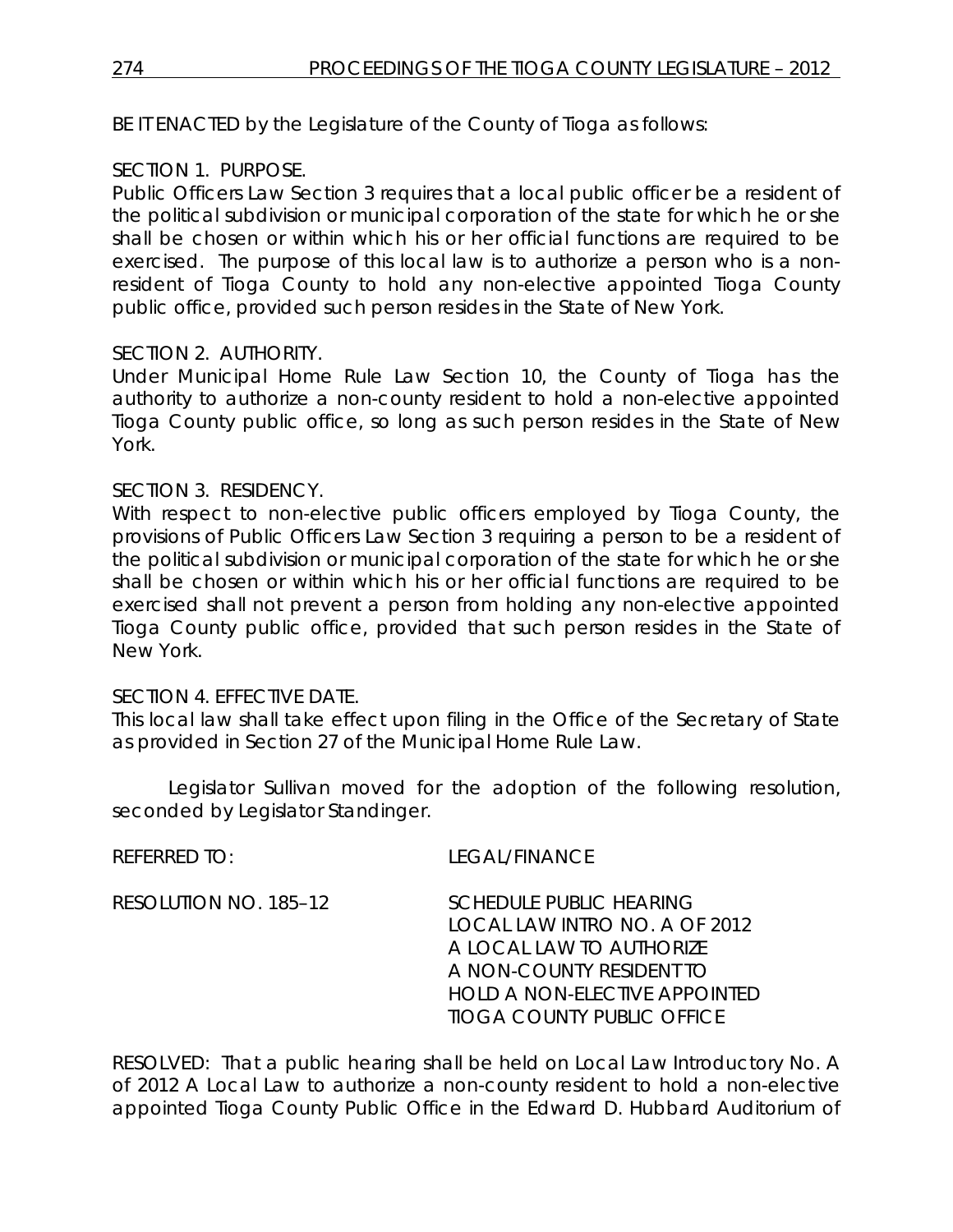the Tioga County Office Building, 56 Main Street, Owego, New York 13827 on Thursday, September 6, 2012 at 1:00 P.M. All persons desiring to present written or oral comments may do so at said time.

ROLL CALL VOTE

Yes – Legislators Hollenbeck, Huttleston, Monell, Weston, Roberts, Sauerbrey, Standinger, and Sullivan.

No – None.

Absent – None.

RESOLUTION ADOPTED.

Legislator Roberts moved for the adoption of the following resolution, seconded by Legislator Sullivan.

REFERRED TO: ED&P COMMITTEE

RESOLUTION NO. 186-12 *APPOINT MEMBER TO THE TIOGA COUNTY LOCAL DEVELOPMENT CORPORATION (TCLDC)*

WHEREAS: Annette Schweiger has resigned from the Tioga County Local Development Corporation; and

WHEREAS: The Tioga County Local Development Corporation Board of Directors has found Eric Krenner willing and able to fill said vacancy; therefore be it

RESOLVED: That the Tioga County Legislature hereby appoints Eric Krenner to fill said vacancy and serve the remainder of Annette Schweiger's unexpired term of 8/14/12 – 3/31/14.

ROLL CALL VOTE

Yes – Legislators Hollenbeck, Huttleston, Monell, Weston, Roberts, Sauerbrey, Standinger, and Sullivan.

No – None.

Absent – None.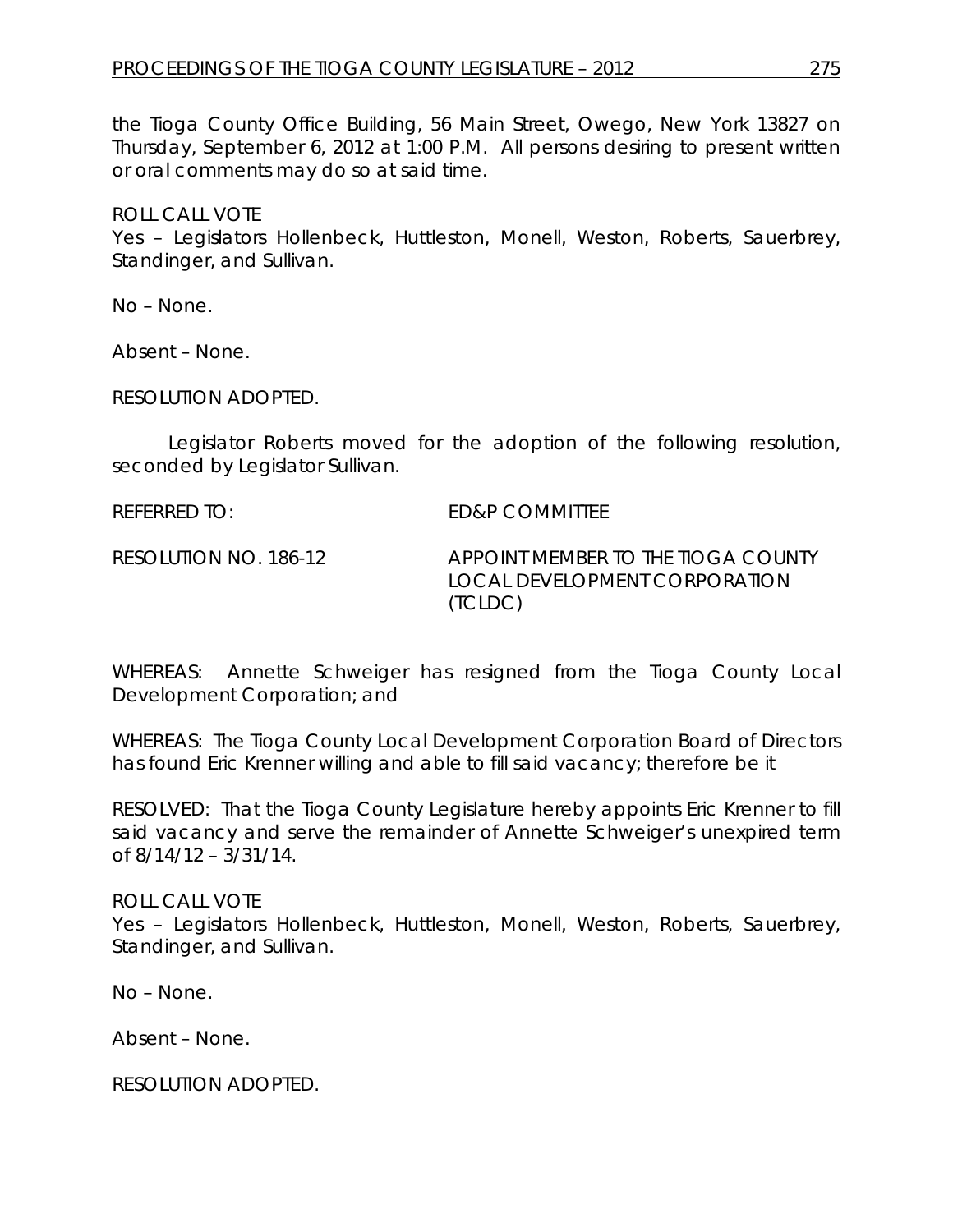Legislator Sauerbrey moved for the adoption of the following resolution, seconded by Legislator Standinger.

| REFERRED TO:          | PUBLIC SAFETY COMMITTEE                                                                  |
|-----------------------|------------------------------------------------------------------------------------------|
| RESOLUTION NO. 187-12 | APPOINTMENTS TO TECHNICAL RESCUE<br>BRANCH OF THE TIOGA COUNTY<br>SEARCH AND RESCUE TEAM |

WHEREAS: There is a need for a trained Technical Rescue Team residing within the Fire Service of Tioga County; and

WHEREAS: This Technical Rescue task would be best provided as a Branch of the Tioga County Search and Rescue Team which operates as a Special Team reporting to the Tioga County Bureau of Fire under Section 209bb of the General Municipal Law and Section 3.3 of the Volunteer Firefighters' Benefit Law; therefore be it

RESOLVED: That the following persons be appointed to the Tioga County Search and Rescue Team to serve in the Technical Rescue Branch:

| Robert Blaasch      | Tioga County Sheriff's Department |
|---------------------|-----------------------------------|
| James Boland        | Owego Fire Department             |
| Medard Korbar       | Owego Fire Department             |
| Carl Laposky        | Campville Fire Department         |
| <b>Thomas Mundt</b> | Owego Fire Department             |
| John Schaffer       | Newark Valley Fire Department     |
| Kenneth Schneider   | Campville Fire Department         |
| Joseph Snoden       | Newark Valley Fire Department     |
| Stephen Solomon     | Owego Fire Department             |
| Bryan Ward          | Owego Fire Department             |
| Daniel Woody Jr.    | Owego Fire Department             |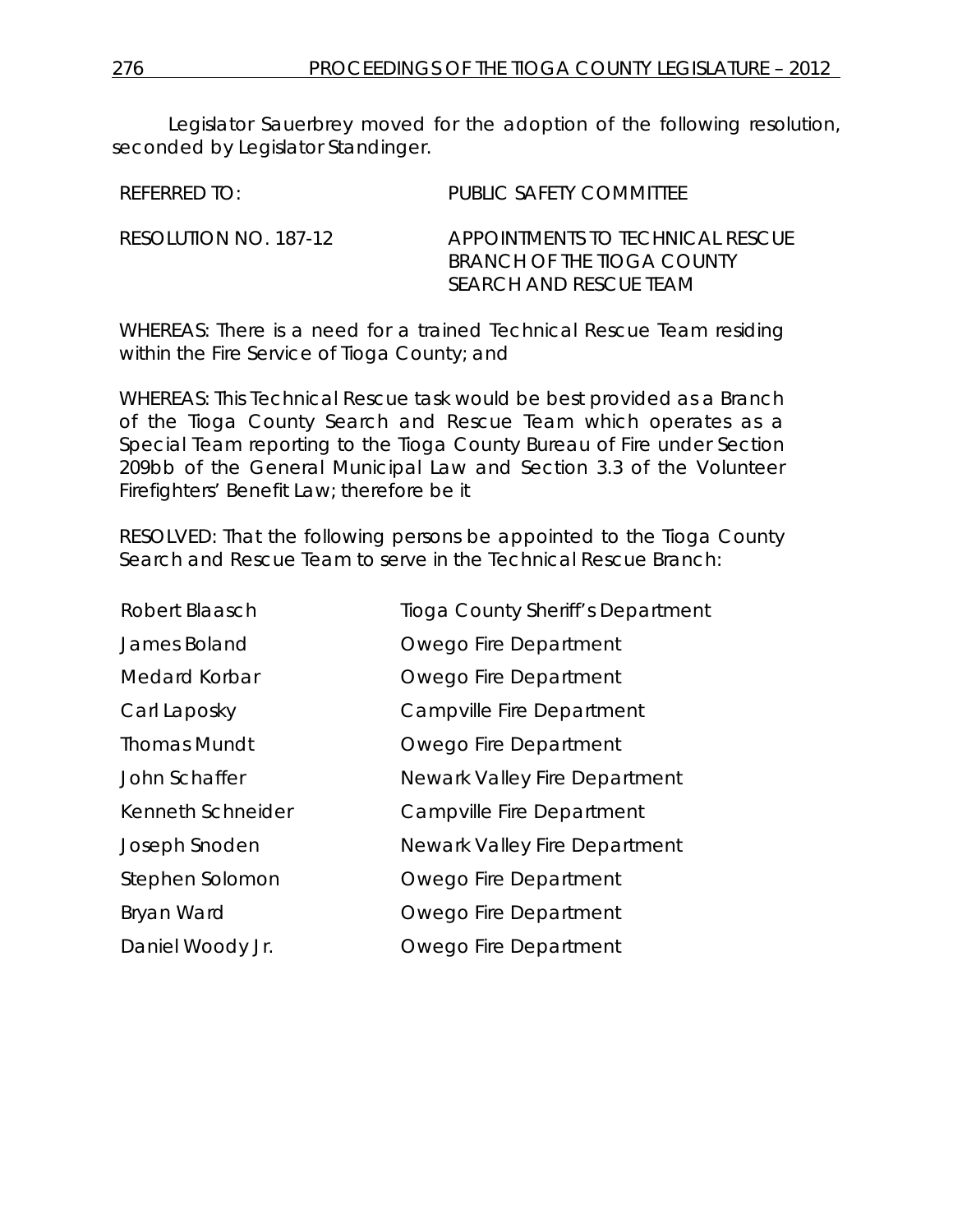Yes – Legislators Hollenbeck, Huttleston, Monell, Weston, Roberts, Sauerbrey, Standinger, and Sullivan.

No – None.

Absent – None.

#### RESOLUTION ADOPTED.

Legislator Roberts moved for the adoption of the following resolution, seconded by Legislator Sullivan.

| REFERRED TO:          | ED&P AND AG COMMITTEES                                                                                      |
|-----------------------|-------------------------------------------------------------------------------------------------------------|
| RESOLUTION NO. 188-12 | RESOLUTION TO HOLD A PUBLIC<br><b>HEARING FOR THE</b><br>SPENCER EIGHT-YEAR<br>AGRICULTURAL DISTRICT REVIEW |

WHEREAS: The Tioga County Legislature is reviewing a proposed plan for revision of the Spencer Agricultural District; and

WHEREAS: This review is being conducted pursuant to Article 25-AA of the New York State Agricultural & Markets Law; and 6NYCRR Part 617 State Environmental Quality Review Act; and

WHEREAS: The proposed plan and map, as recommended by the Tioga County Agriculture & Farmland Protection Board and the Tioga County Planning Board, is available for public inspection at the Clerk of Legislature's Office at 56 Main St. in Owego and the Tioga County Legislative Clerk; therefore be it

RESOLVED: That a public hearing will be held on Thursday, September 13, 2012 at the Town of Tioga Town Hall, 1:00 PM. All interested parties will be heard by the Tioga County Legislature at this hearing.

#### ROLL CALL VOTE

Yes – Legislators Hollenbeck, Huttleston, Monell, Weston, Roberts, Sauerbrey, Standinger, and Sullivan.

No – None.

Absent – None.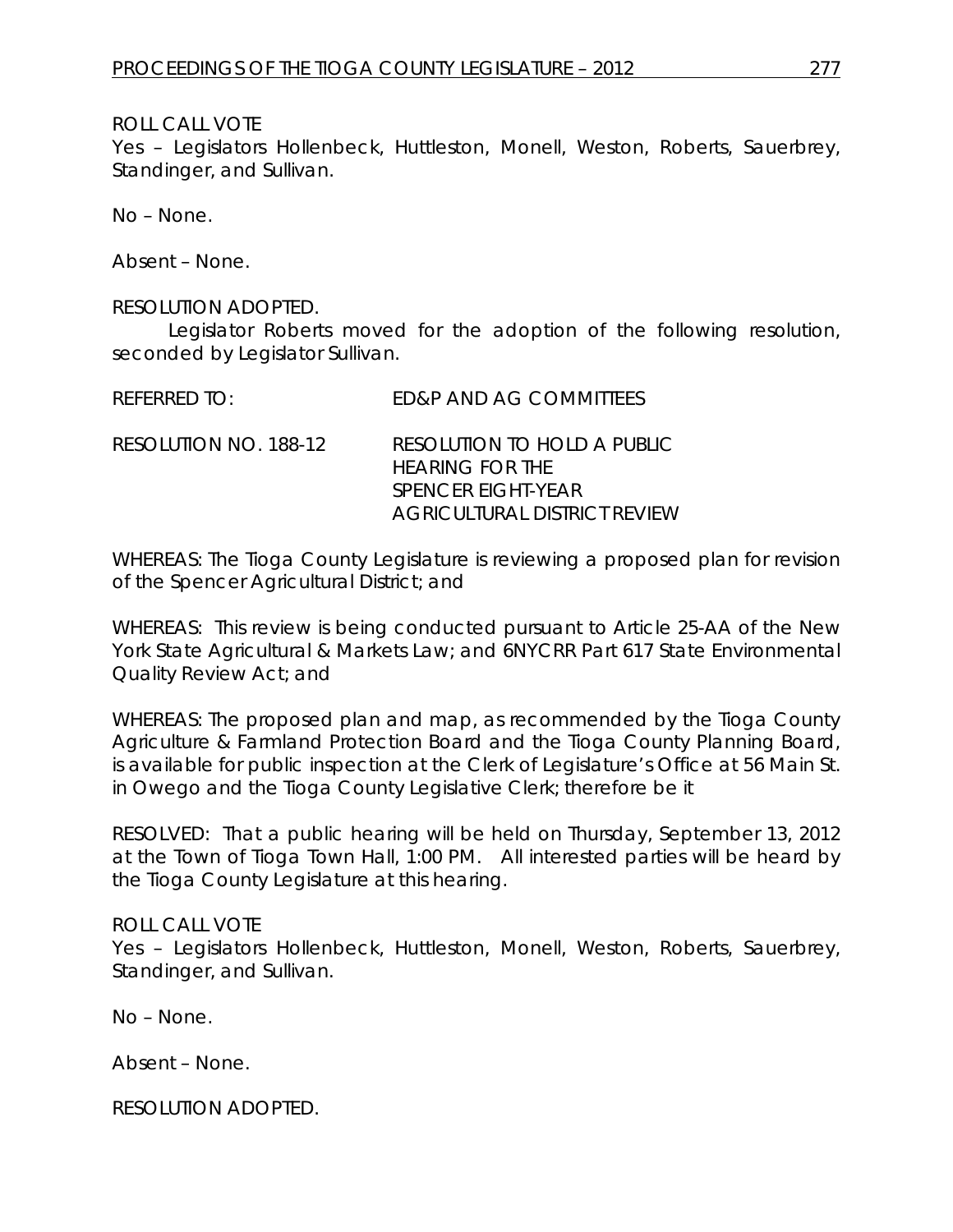Legislator Roberts moved for the adoption of the following resolution, seconded by Legislator Sullivan.

| REFERRED TO:          | ECONOMIC DEVELOPMENT & PLANNING<br><b>COMMITTEE</b>                                                                                                                                    |
|-----------------------|----------------------------------------------------------------------------------------------------------------------------------------------------------------------------------------|
| RESOLUTION NO. 189-12 | SEQRA CONSIDERATION FOR NEW YORK<br>STATE OFFICE OF PARKS, RECREATION AND<br>HISTORIC PRESERVATION 2012-2013<br>SNOWMOBILE TRAILS GRANT-IN-AID<br><b>PROGRAM, PHASE II APPLICATION</b> |

WHEREAS: All new or modified snowmobile trails must have a SEQRA Determination approved and a Type II action as defined by 6 NYCRR 617.5(c)(26) and is not subject to review; and

WHEREAS: The trail change to S23 as presented to NYSOPRHP by Dryden-Caroline Snowmobile Club is an Unlisted Action requiring Tioga County to consider the environmental significance of this change; and

WHEREAS: A Short Form Environmental Assessment Form has been prepared for review by the Tioga County Legislature; therefore be it

RESOLVED: That the Tioga County Legislature does hereby declare itself to be the Lead Agency and that it will undertake an uncoordinated review of the project; and be it further

RESOLVED: That the Tioga County Legislature has reviewed the Short Form Environmental Assessment Form, including the impact assessment, and has determined, based on the information and analysis set forth therein that the proposed action WILL NOT result in any significant adverse environmental impacts; and be it further

RESOLVED: That the Tioga County Legislature authorizes and directs the Chair to execute the Impact Assessment and the Determination of Significance of the Short Form Environmental Assessment Form and a Notice of Determination of Non-Significance (a Negative Declaration) in a manner consistent with this determination.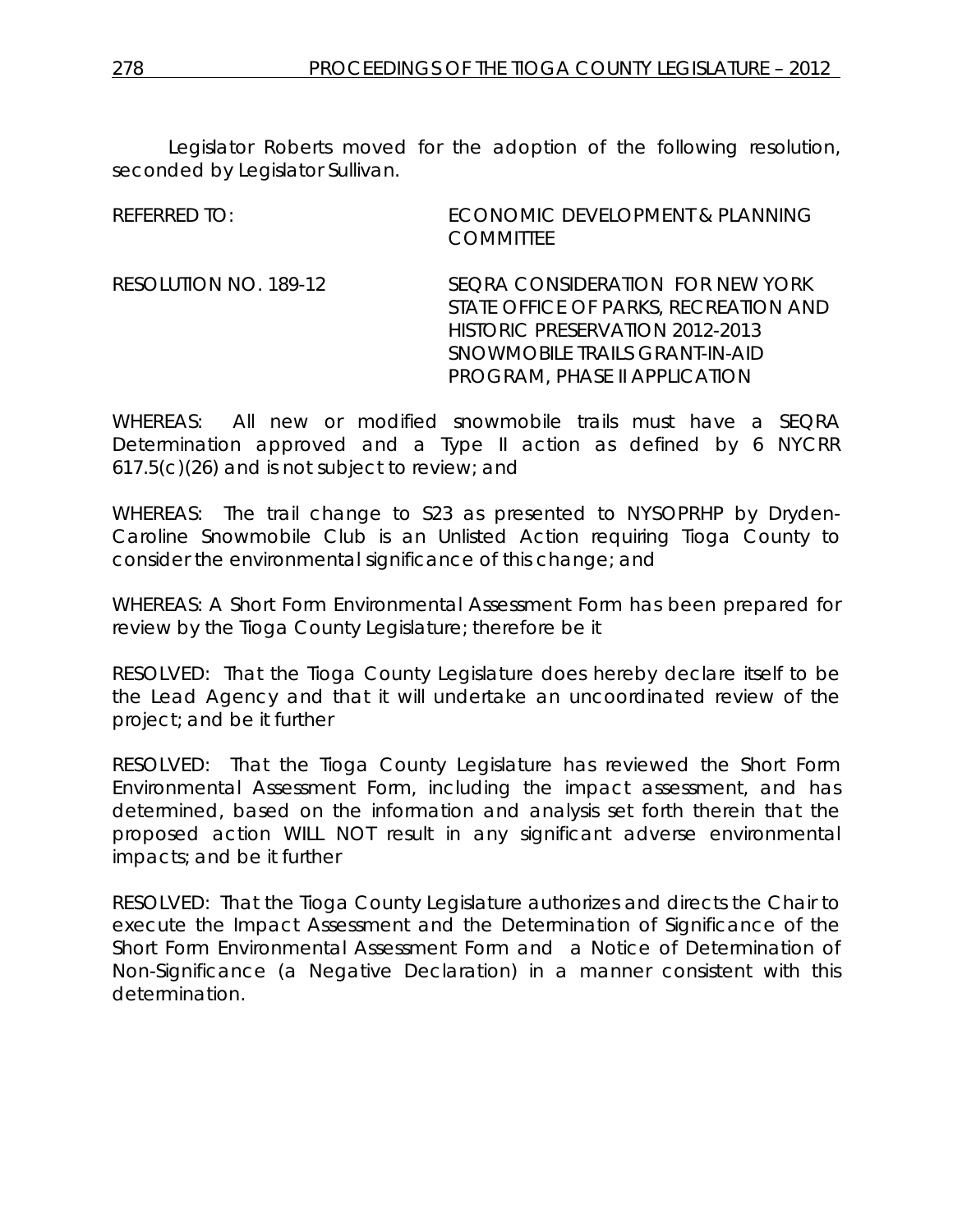Yes – Legislators Hollenbeck, Huttleston, Monell, Weston, Roberts, Sauerbrey, Standinger, and Sullivan.

No – None.

Absent – None.

RESOLUTION ADOPTED.

Legislator Sauerbrey moved for the adoption of the following resolution, seconded by Legislator Standinger.

| REFERRED TO:          | PUBLIC SAFETY COMMITTEE         |
|-----------------------|---------------------------------|
| RESOLUTION NO. 190-12 | <i><b>TRANSFER OF FUNDS</b></i> |
|                       | (PROBATION DEPARTMENT)          |

WHEREAS: The Tioga County Probation Department has four personal computers that are on loan from the IT Department and the purchase of replacement computers is going to be necessary in the 2013 budget year; and

WHEREAS: Tioga County Probation has \$12,000 in Alternatives to Incarceration account number 3142.40-140 ear marked for Electronic Monitoring services. To date in 2012, no Court in Tioga County has ordered any defendant to wear an electronic monitoring device; and

WHEREAS: Probation Director would like to move \$8,000 from Alternatives to Incarceration account number 3142.40-140 to Probation account 3140.20-90 to pay for purchase of replacement computers in late fall 2012, under the approval of IT Director; therefore be it

RESOLVED: That the following transfer of funds occur effective September 1, 2012:

| FROM: Alternatives to Incarceration Acct A3142.40 -140 |  | \$8,000 |
|--------------------------------------------------------|--|---------|
|--------------------------------------------------------|--|---------|

| TO: | <b>Probation Acct-Computer</b> | A3140.20-90 | \$8,000 |
|-----|--------------------------------|-------------|---------|
|     |                                |             |         |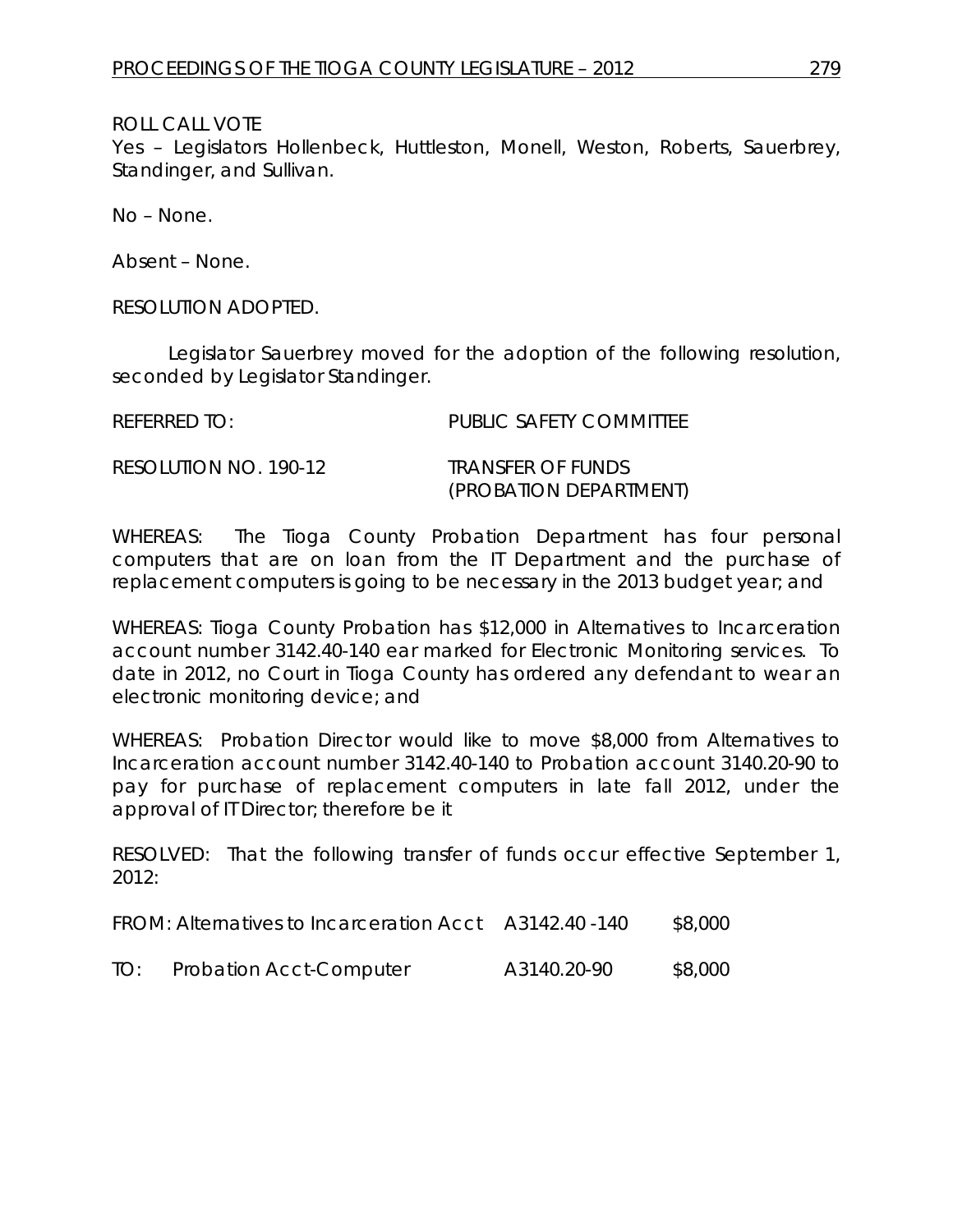Yes – Legislators Hollenbeck, Huttleston, Monell, Weston, Roberts, Sauerbrey, Standinger, and Sullivan.

No – None.

Absent – None.

RESOLUTION ADOPTED.

Legislator Sauerbrey moved for the adoption of the following resolution, seconded by Legislator Standinger.

REFERRED TO: PUBLIC SAFETY COMMITTEE RESOLUTION NO. 191–12 *TRANSFER OF FUNDS*

WHEREAS: There has been an increase in the number of autopsy-related cases for the Coroner's Office and this has affected the Coroner's budget and there will be not be sufficient funds in said budget for the remainder of 2012; therefore be it

*CORONER*

RESOLVED: That the sum of \$20,000.00 be transferred from Contingency Account A1990-40-715 to Coroner Account A1185.40-370-Medical Expenses.

ROLL CALL VOTE Yes – Legislators Hollenbeck, Huttleston, Monell, Weston, Roberts, Sauerbrey, Standinger, and Sullivan.

No – None.

Absent – None.

RESOLUTION ADOPTED.

Legislator Sullivan moved for the adoption of the following resolution, seconded by Legislator Sauerbrey.

| REFERRED TO:          | LEGISLATIVE WORKSESSION COMMITTEE                 |
|-----------------------|---------------------------------------------------|
| RESOLUTION NO. 192-12 | FUND HURRICANE IRENE-<br>TROPICAL STORM LEE FLOOD |
|                       | MITIGATION GRANT                                  |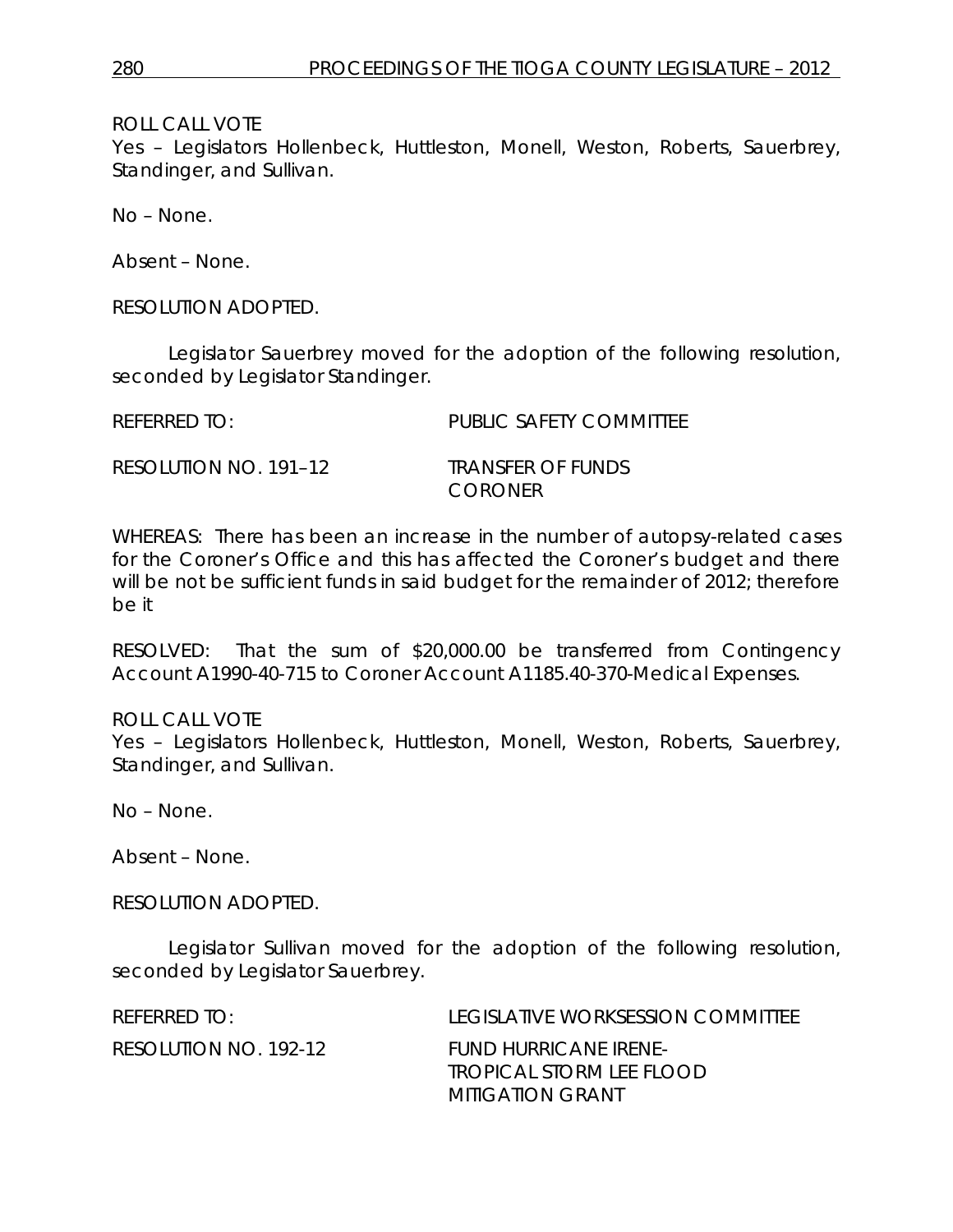WHEREAS: Tioga County has been awarded a Hurricane Irene-Tropical Storm Lee Flood Mitigation Grant for designing and implementing flood mitigation and flood control projects in creeks, streams, and brooks in the amount of \$797,291; and

WHEREAS: This Grant calls for up front funding of the 14 projects designated in said Grant; and

WHEREAS: The 14 projects are as follows:

- 1. Courtright Hill Streambank Stabilization A 125 ft. long section of a tributary along Courtright Hill Road will be stabilized using rip rap to protect a private residence and Courtright Hill Road. Total Project Cost = \$97,652.51; Total Grant Award - \$28,883.13. Project Sponsor – Town of Newark Valley.
- 2. Zimmer Road Streambank Stabilization A 250 ft. long section of rip rap will be installed to stabilize a streambank and protect several structures along the stream. A heavy stone plunge pool will also be constructed to protect a culvert from future erosion. Total Project Cost = \$107,681.31; Total Grant Award = \$31,390.33. Project Sponsor – Town of Newark Valley
- 3. Sackett Creek Streambank Stabilization A 630 ft. long section of Sackett Creek will be restored to pre-flood conditions by installing rip rap and in stream structures to prevent future erosion. The project will also repair stabilization measures constructed after the flood. Total Project Cost = \$151,710; Total Grant Award = \$42,397.50. Project Sponsor – Town of Nichols.
- 4. Foster Road Streambank Stabilization The project will stabilize a 60 ft. high streambank along Foster Road with stacked heavy stone rip rap to ensure the road is not lost in subsequent flood events. Total Project Cost = \$566,968; Total Grant Award - \$143,242. Project Sponsor – Town of Barton
- 5. Huntington Creek Dam Removal and Streambank Rehabilitation The project will remove an existing dam structure and gravel deposit stabilize sections of eroding streambank. Total Project \$225,933.33; Total Grant Award = \$57,983.33. Project Sponsor – Tioga County IDA
- 6. Gaskill Road Bridge Protection The project will stabilize about 95 ft. of streambank along Little Nanticoke Creek on the upstream of the Gaskill Road Bridge. The stabilization will protect the exposed section of bridge abutment from further erosion. Total Project Cost = \$56,304.35; Total Grant Award = \$15,576.09. Project Sponsor – Tioga County.
- 7. Park Settlement Road Culvert Protection The project will protect a culvert by stabilizing streambanks with rip rap on the downstream side of the culvert and headwall. An engineered plunge pool will also be constructed to prevent further scouring of the streambed. Total Project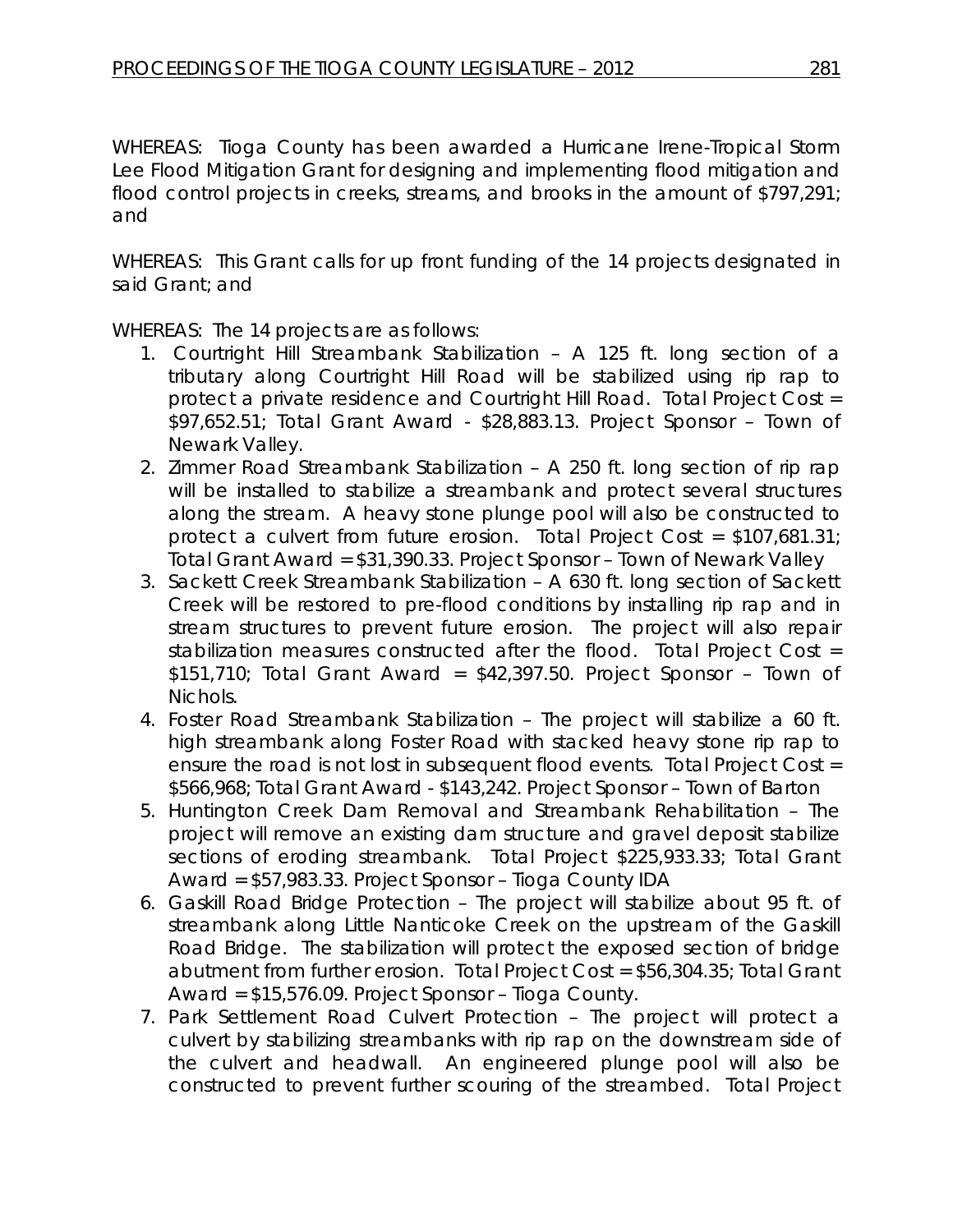Cost = \$40,325.35; Total Grant Award = \$14,551.34. Project Sponsor – Town of Candor.

- 8. Frost Hollow Streambank Stabilization The project will stabilize approximately 100 ft. of streambank on a tributary parallel to Frost Hollow Road with stack and pinned rock rip rap. Total Project Cost =  $$74,576$ ; Total Grant = \$23,114. Project Sponsor – Town of Tioga.
- 9. Gaylord Road Culvert Protection The project will include the installation of heavy stone rip rap on both upstream and downstream of the new culvert providing inlet and outlet protection. Total Project Cost = \$87,100.59; Total Grant Award = \$26,245.15. Project Sponsor – Town of Owego.
- 10.Halsey Valley Road Culvert Protection The project will stabilize streambanks both upstream and downstream of Halsey Valley Road to prevent erosion and scour from future flood events. Total Project Cost =  $$92,424.51$ ; Total Grant Award =  $$27,576.13$ . Project Sponsor – Tioga County.
- 11.Mount Pleasant Road Culvert (DSR-T-TN-01) –Project Sponsor- Town of Nichols – Total Project Cost = \$53,374; Total Grant Award = \$13,343.
- 12.Mount Pleasant Road/Washed Out Road Bank (DSR-T-TN-02) Project Sponsor - Town of Nichols – Total Project Cost = \$120,855; Total Grant Award =  $$30,214$ .
- 13.Barton Road (DSR-T-TB-01) Project Sponsor- Town of Barton Total Project Cost = \$1,022,720; Total Grant Award = \$255,680.
- 14.Apalachin Creek (DSR-T-TO-01) Project Sponsor Town of Owego Total Project Cost = \$348,380; Total Grant Award = \$87,095.

Therefore be it

RESOLVED: That the Hurricane Irene-Tropical Storm Lee Flood Mitigation Grant be appropriated as follows:

From: Revenue Account A3960.01 New York State Stream Grant

|                   |                                             | \$797,291 |
|-------------------|---------------------------------------------|-----------|
| $\overline{1}$ O: | Account A8745.40-140- Flood & Erosion Grant | \$797,291 |

# ROLL CALL VOTE

Yes – Legislators Hollenbeck, Huttleston, Monell, Weston, Roberts, Sauerbrey, Standinger, and Sullivan.

No – None.

Absent – None.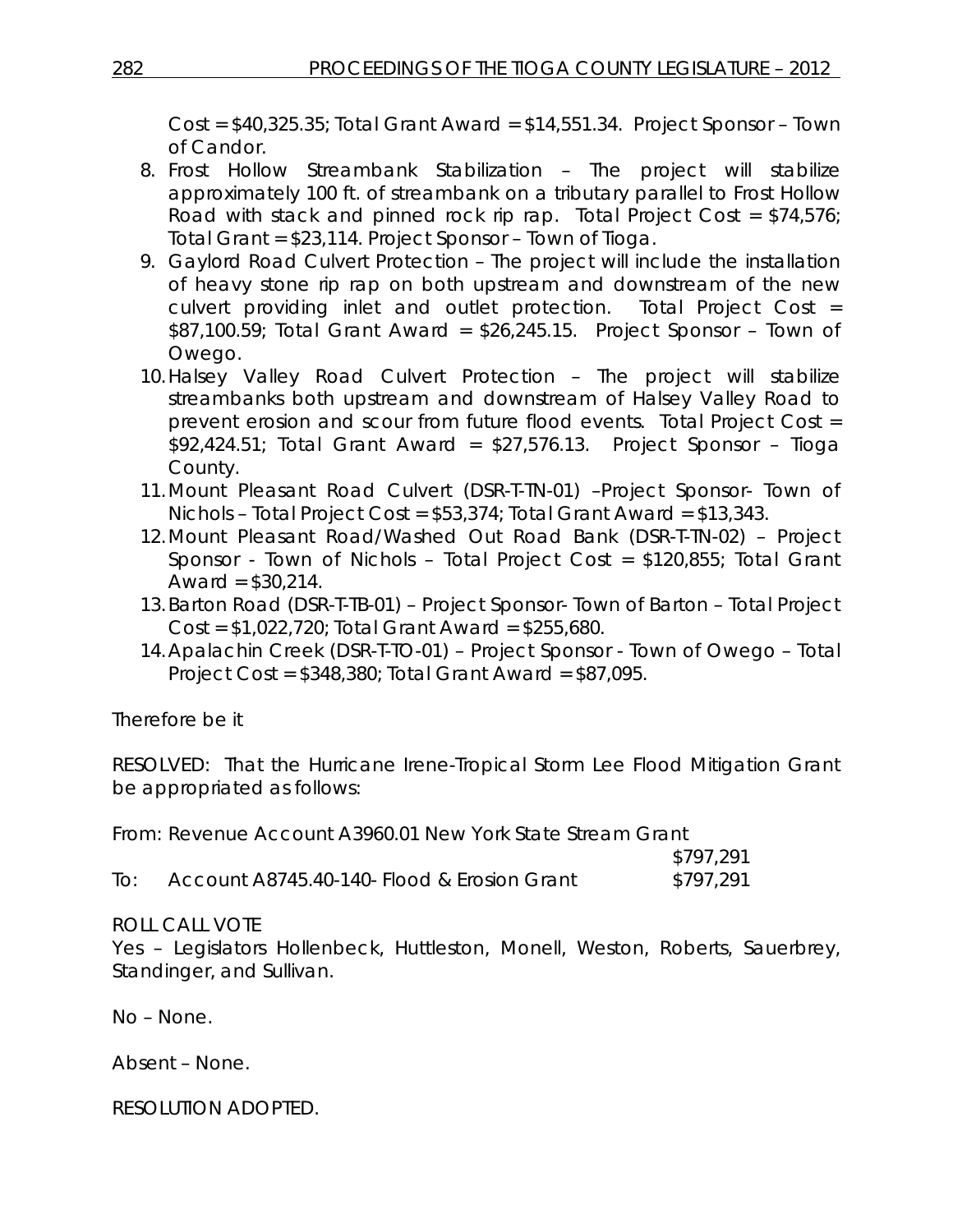Legislator Roberts moved for the adoption of the following resolution, seconded by Legislator Sullivan.

REFERRED TO: ED&P COMMITTEE

RESOLUTION NO. 193-12 *RESOLUTION TO AUTHORIZE CONSULTANT CONTRACT FOR HAZARD MITIGATION PLAN COORDINATOR*

WHEREAS: The Tioga County Hazard Mitigation Plan Steering Committee has worked over the past 7 months to create an updated Multi-Jurisdictional Hazard Mitigation Plan for 2012-2017 in compliance with FEMA regulations; and

WHEREAS: FEMA has requirements that said plan be reviewed and updated in the interim 5 years, which entails many activities that need to be accomplished both at the county and municipal level; and

WHEREAS: While these Hazard Mitigation Plan Coordinator duties typically reside within a county's Planning Department, the Tioga County Planning Department with one staff person currently cannot absorb this amount of additional work; and

WHEREAS: Tioga County Soil & Water Conservation District has presented to the County Legislature a proposal to perform said duties on an annual contract basis with Tioga County for a lump sum of \$25,000 and not to exceed 400 hours of work during the contract period; and

WHEREAS: This resolution will cover the contract for the entire year period, but the funding for only September 1 – December 31, 2012, with the remainder of funding to be addressed during the budget process for 2013; therefore be it

RESOLVED: That the Tioga County Legislature does hereby authorize the contract with Tioga County Soil & Water Conservation District, to perform said Hazard Mitigation Coordinator services from September 1 2012 – August 31, 2013 and authorizes the funding for September 1 – December 31, 2012 at \$8,333.34 to be transferred from A1990.40-715 Contingent Account to A8020.40-140 Planning Consultant Services with the remainder to be addressed in the 2013 budget process; and be it further

RESOLVED: That the Tioga County Legislature authorize the Chair of the Legislature to sign all associated contract paperwork, contingent upon review and approval of the County Attorney.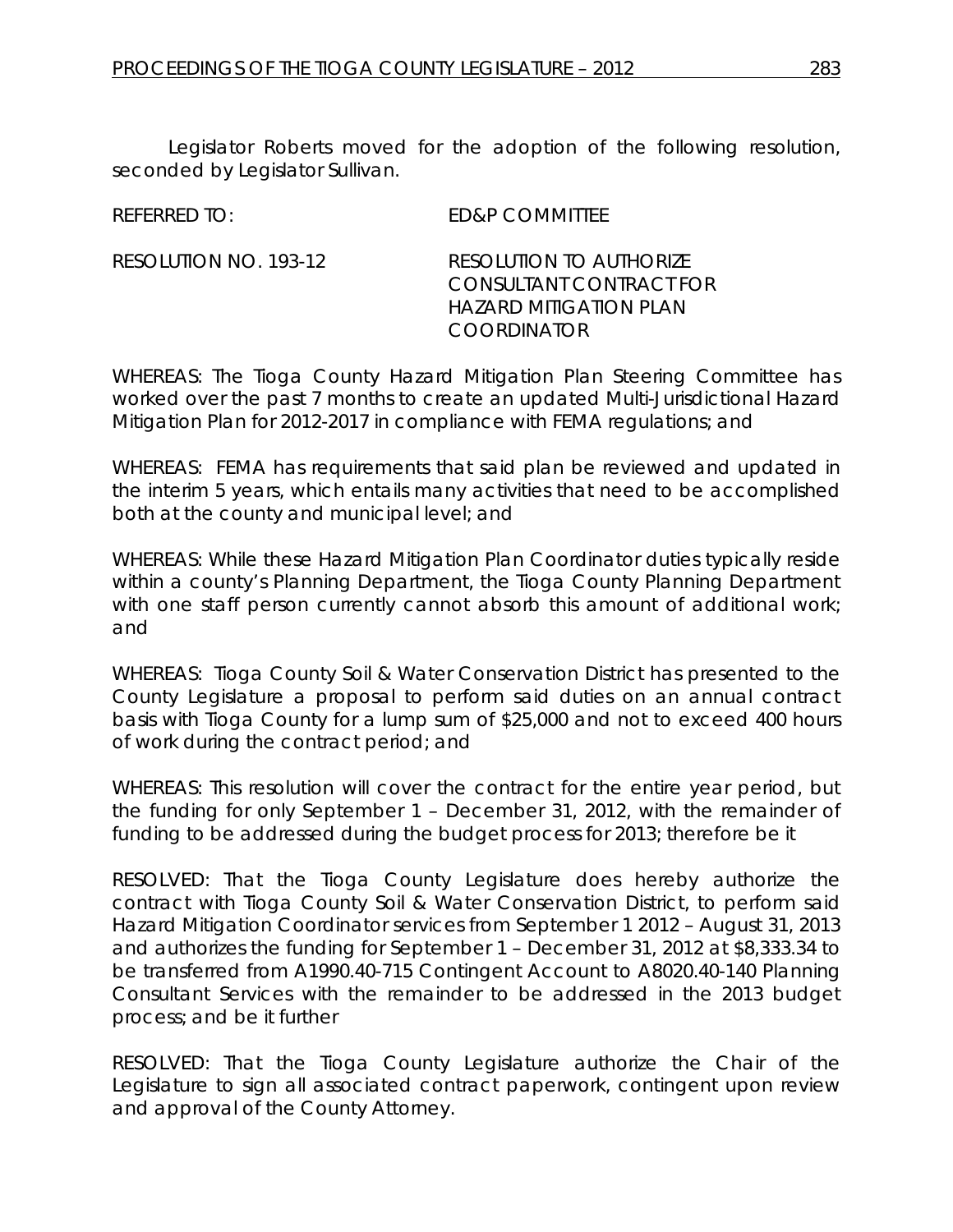Yes – Legislators Hollenbeck, Huttleston, Monell, Weston, Roberts, Sauerbrey, Standinger, and Sullivan.

No – None.

Absent – None.

RESOLUTION ADOPTED.

Legislator Sauerbrey moved for the adoption of the following resolution, seconded by Legislator Hollenbeck.

REFERRED TO: FINANCE/LEGAL

RESOLUTION NO. 194-12 *APPLY FOR INDIGENT LEGAL SERVICES GRANT*

WHEREAS: The New York State Office of Indigent Legal Services has made available to Tioga County a three year, non-competitive grant totaling \$61,902.00 to improve the quality of indigent legal services provided under Article 18-B of the County Law; and

WHEREAS: Tioga County realizes the importance of providing quality representation to indigent individuals by ensuring that the administration of the assigned counsel plan is undertaken in a consistent, unbiased and fair manner in compliance with Article 18-B; and

WHEREAS: The grant funds will be used to develop a new Assigned Counsel Plan, to hire a part time Assigned Counsel Plan Administrator and to provide the Public Defender's Office with an on line research tool, investigation services and transcription services over the three years of the grant period; and

WHEREAS: There is no local matching funds required under this grant; therefore be it

RESOLVED: The Tioga County Legislature authorizes the submission of said grant to the Office of Indigent Legal Services for the sum of \$61,902.00, and authorizes and directs the Chair of the Legislature to execute any contracts or other necessary documents to proceed with the grant, subject to approval of the County Attorney.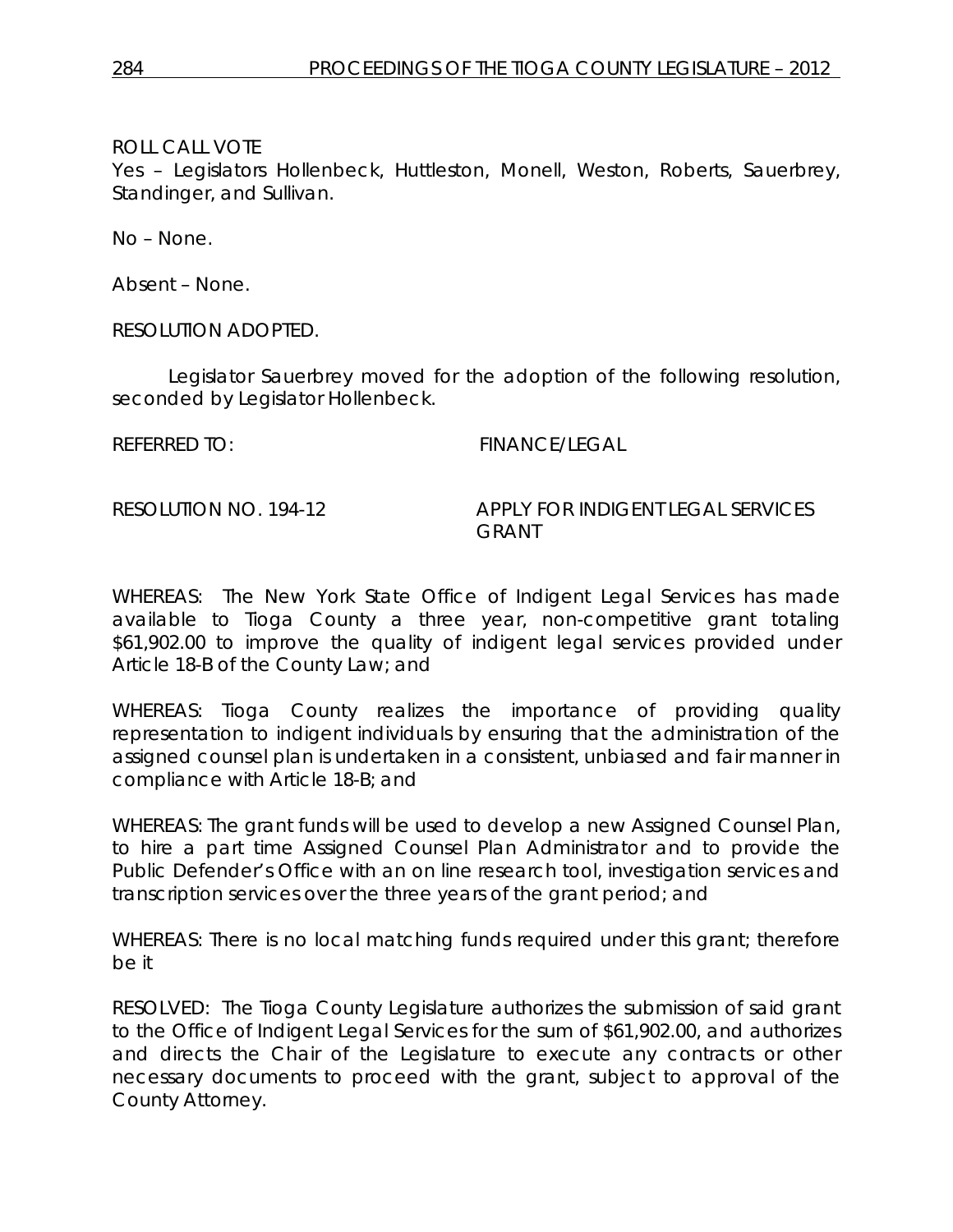Yes – Legislators Hollenbeck, Huttleston, Monell, Weston, Roberts, Sauerbrey, Standinger, and Sullivan.

No – None.

Absent – None.

#### RESOLUTION ADOPTED.

Legislator Hollenbeck moved for the adoption of the following resolution, seconded by Legislator Standinger.

| REFERRING TO:         | <b>INFORMATION TECHNOLOGY COMMITTEE</b><br>FINANCE COMMITTEE |
|-----------------------|--------------------------------------------------------------|
| RESOLUTION NO. 195-12 | INFORMATION TECHNOLOGY ASSESSMENT/                           |

WHEREAS: The Information Technology Services Review Committee has determined the need to hire a consultant to perform an Information Technology Assessment/Staffing Analysis study; and

*STAFFING ANALYSIS STUDY*

WHEREAS: Barry Strock Consulting Associates, Inc. has been selected as the vendor; therefore be it

RESOLVED: That the Information Technology Services Review Committee be authorized to contract with Barry Strock Consulting Associates, Inc. to perform the study for an amount not to exceed \$29,000 and will be charged against Information Technology's A1680.40.140 Contracting Services account; and be it further

RESOLVED: That the Tioga County Legislature authorize the Chair of the Legislature to sign said contract, contingent upon review and approval of the County Attorney.

#### ROLL CALL VOTE

Yes – Legislators Hollenbeck, Huttleston, Monell, Weston, Roberts, Sauerbrey, Standinger, and Sullivan.

No – None.

Absent – None.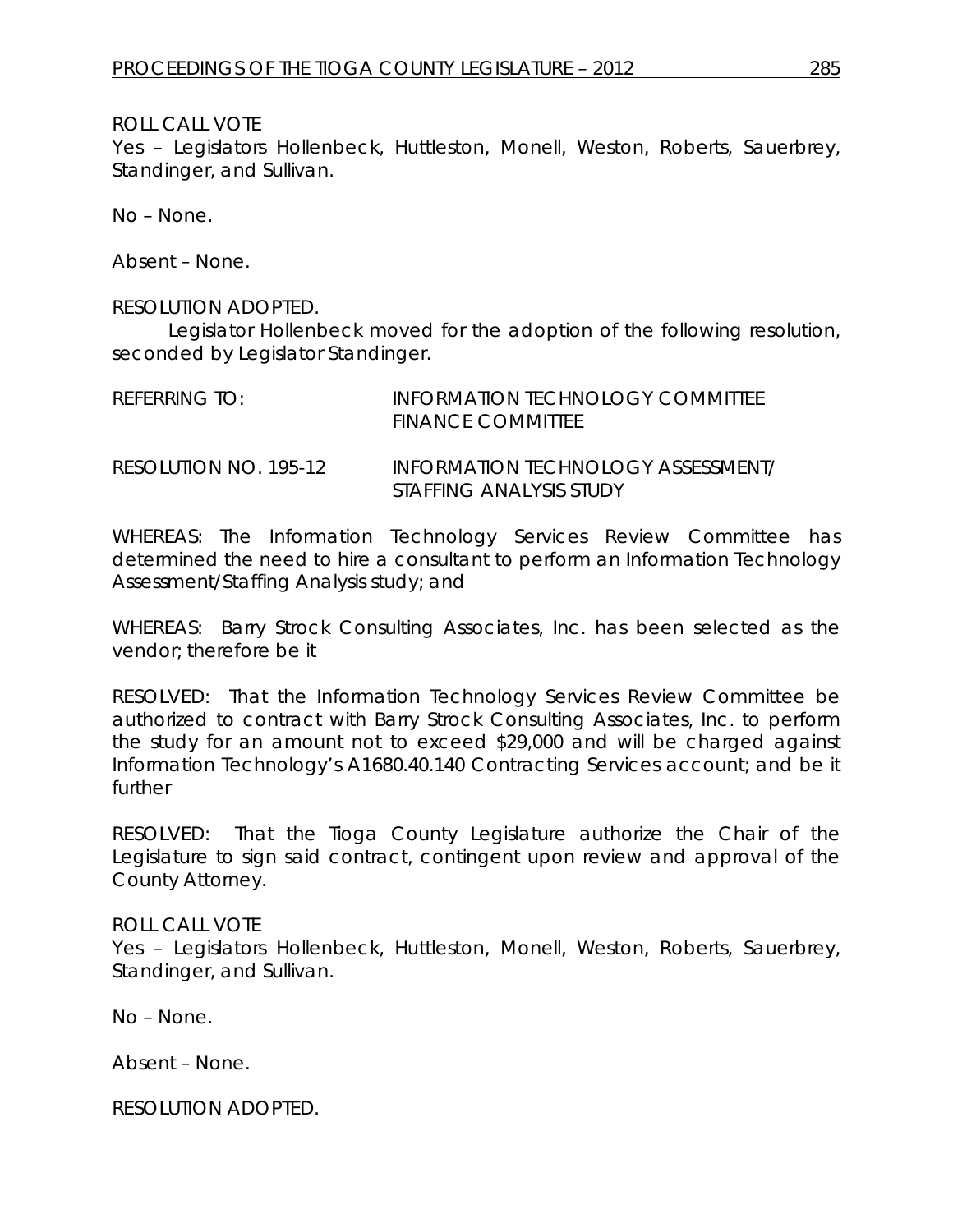Legislator Sauerbrey moved for the adoption of the following resolution, seconded by Legislator Huttleston.

| REFERRED TO:          | PUBLIC SAFETY COMMITTEE                                                           |
|-----------------------|-----------------------------------------------------------------------------------|
| RESOLUTION NO. 196-12 | SUPPORT S.5509B/A.8489A<br>REVISE THE SHARING FORMULA<br><b>FOR WIRELESS E911</b> |
|                       | <b>SURCHARGE MONIES</b>                                                           |

WHEREAS: In 1991, the NYS Legislature enacted a statute that placed a monthly surcharge of 70 cents on each cell phone bill and that monthly surcharge was increased to \$1.20 per cell phone in 2002; and

WHEREAS: The allocation of said wireless surcharge monies collected by the State was intended to help defray the costs of operating and maintaining county 911 centers throughout the state; and

WHEREAS: Counties now receive only a small portion of over \$2 million dollars collected from said surcharge by the State each year because the monies have been diverted to other state purposes; and

WHEREAS: S.5509-B/A.8489-A, as proposed, would require that 58.3% of E911 wireless surcharge funds must be used for grants or reimbursements to counties for the development, consolidation, or operation of public safety communications systems, or networks designed to support interoperable communications for first responders, including Next Generation 911 and the remaining 41.7% would be used for miscellaneous state expenses; now therefore be it

RESOLVED: That the Tioga County Legislature hereby urges the State Legislature and Governor Cuomo to approve S.5509-B/A.8489-A that would revise the sharing formula for wireless E911 surcharge monies to ensure that local governments receive the funds necessary to upgrade 911 call centers and maintain emergency dispatch center operations in the name of public safety; and be it further

RESOLVED: That certified copies of this Resolution be forwarded to Governor Cuomo, Senator Thomas Libous, Assemblyman Gary Finch, Assemblyman Chris Friend, and New York State Association of Counties.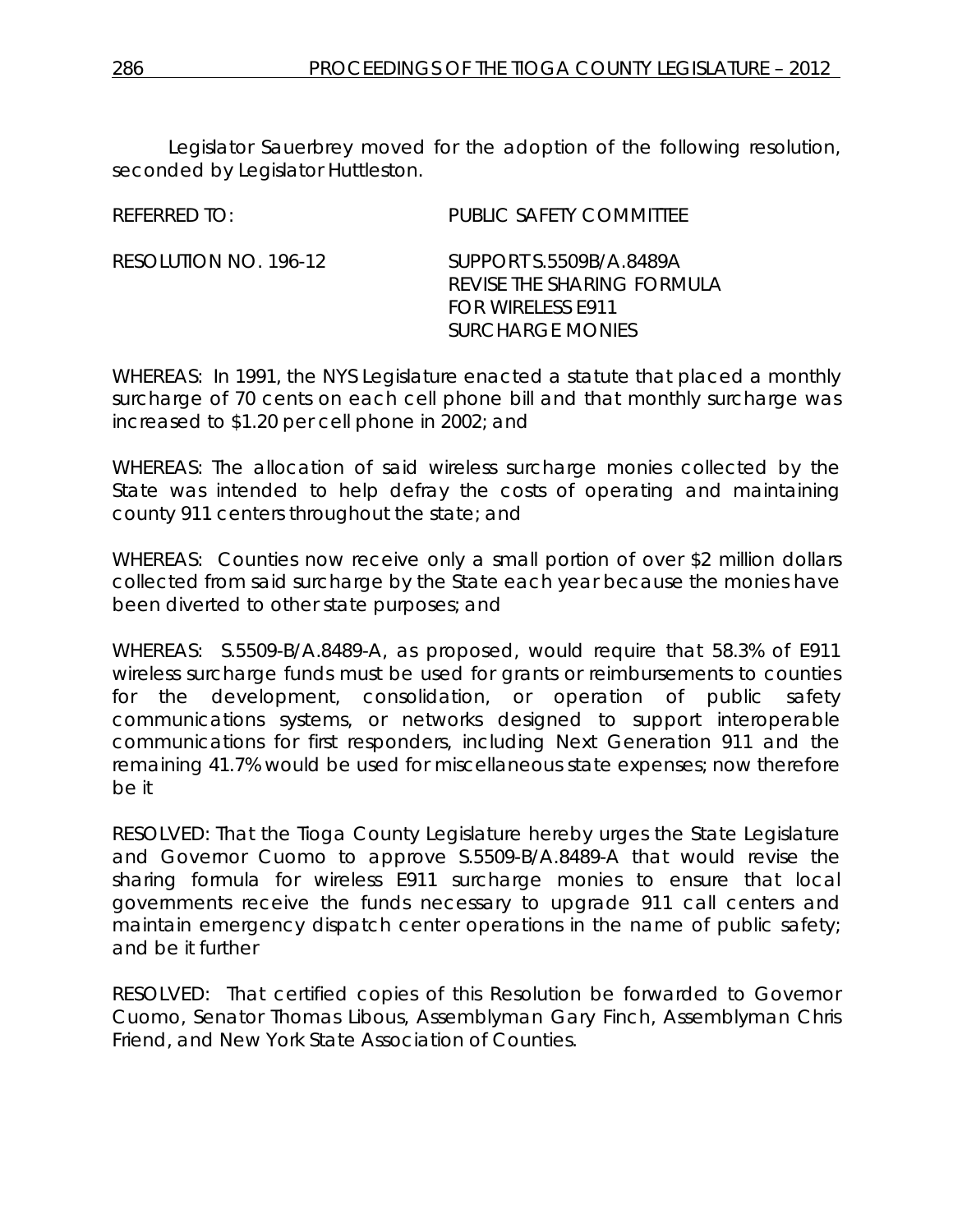Yes – Legislators Hollenbeck, Huttleston, Monell, Weston, Roberts, Sauerbrey, Standinger, and Sullivan.

No – None.

Absent – None.

RESOLUTION ADOPTED.

Legislator Huttleston moved for the adoption of the following resolution, seconded by Legislator Hollenbeck.

| REFERRED TO:          | <b>HEALTH &amp; HUMAN SERVICES COMMITTEE</b>                                                                                                                        |
|-----------------------|---------------------------------------------------------------------------------------------------------------------------------------------------------------------|
| RESOLUTION NO. 197-12 | URGING NEW YORK STATE AND THE FEDERAL<br><b>GOVERNMENT TO BAN THE MANUFACTURE,</b><br>DISTRIBUTION, SALE AND POSSESSION OF<br>DANGEROUS UNREGULATED SYNTHETIC DRUGS |

WHEREAS: The sales and abuses of synthetic "designer" drugs, known commonly as "bath salts," continue to increase among individuals in our communities; and

WHEREAS: These "designer drugs" are specifically synthesized with a similar, but slightly modified structure of a Schedule 1 controlled substance in order to avoid existing drug laws, and can be continually chemically modified to avoid legal repercussions, while maintaining their intended effects and usages; and

WHEREAS: Hospitals, health agencies, and poison control centers are experiencing increased emergency room cases, illnesses, deaths, and reports linked to the use and abuse of these substances; and

WHEREAS: Law enforcement agencies and courts are seeing increased crime in our local communities associated with the sale and abuse of these substances; and

WHEREAS: Manufacturers and retailers of these substances often directly market them through the Internet and by colorful packaging designs that include no warnings or adequate descriptions of the ingredients, and are deceptively sold as plant food and other ordinary household goods, and which are not approved for medical use in the United States; and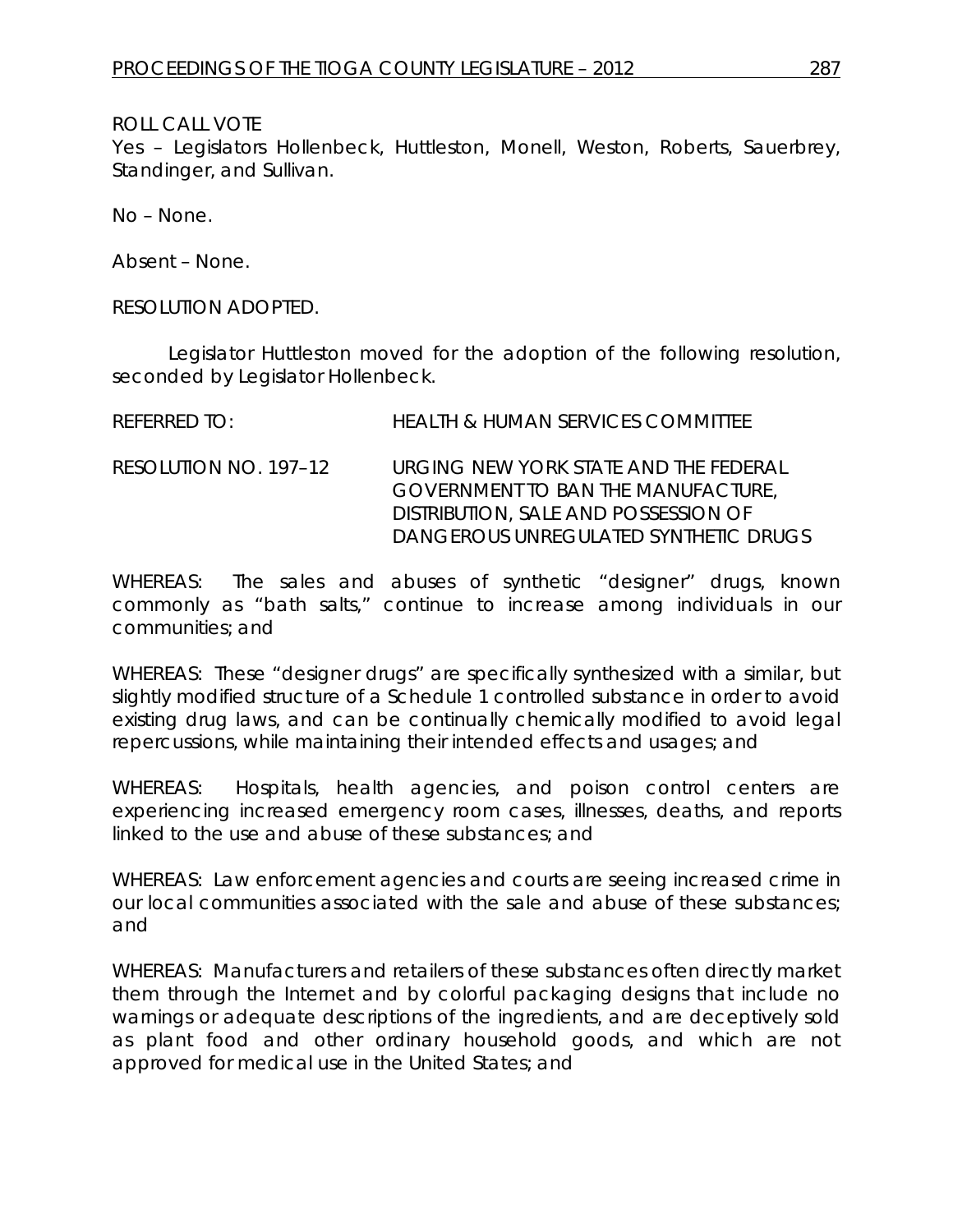WHEREAS: Individuals obtain the substances either through storefront retailers, indirectly through others, or through Internet sales; and

WHEREAS: The availability and ready access of these substitute drugs, many of which are not detected by normal drug tests, undermines publicly-funded meaningful and effective substance abuse programs directed toward the treatment and counseling of substance abusers; and

WHEREAS: Internet sales of these substances raises questions about interstate commerce regulations and concerns about the distribution of unregulated harmful drugs across state and national boundaries, requiring action at the federal level; and

WHEREAS: The Commissioner of Health in New York State issued an Order for Summary Action to Ban the Sale and Distribution of Designer Drugs Commonly Packaged and Marketed as Bath Salts on May 20, 2011; and

WHEREAS: The State Legislature again has two bills before it - S6694-A (Flanagan) and A9781-A (Cusick) that would classify substituted cathinones as a controlled substances based on foundational chemical structures under the public health law and the penal law (which should address the current practice of making minor alterations to chemicals to subvert statutes that prohibit distinct chemicals) and would create a Statewide substituted Cathinone Surrender Program to allow for surrender of these harmful substances to appropriate authorities; and

WHEREAS: The United States Senate passed a bill to ban permanently two substances commonly used in "bath salts"; and

WHEREAS: All these facts support the assertion that these substances continue to pose a significant and immediate public health threat and danger to public safety; now therefore be it

RESOLVED: That the Tioga County Legislature and the Tioga County Departments of Mental Hygiene, Public Health and Social Services urge the State Legislature and Governor to immediately pass further meaningful and effective legislation criminalizing the manufacture, distribution, sale and possession of these substances and their future derivatives by anyone of any age in New York State with the intent of protecting the health and safety of all citizens of New York State; and be it further

RESOLVED: That the Tioga County Legislature shall forward copies of this resolution to Governor Andrew M. Cuomo, the New York State Legislature and all others deemed necessary and proper.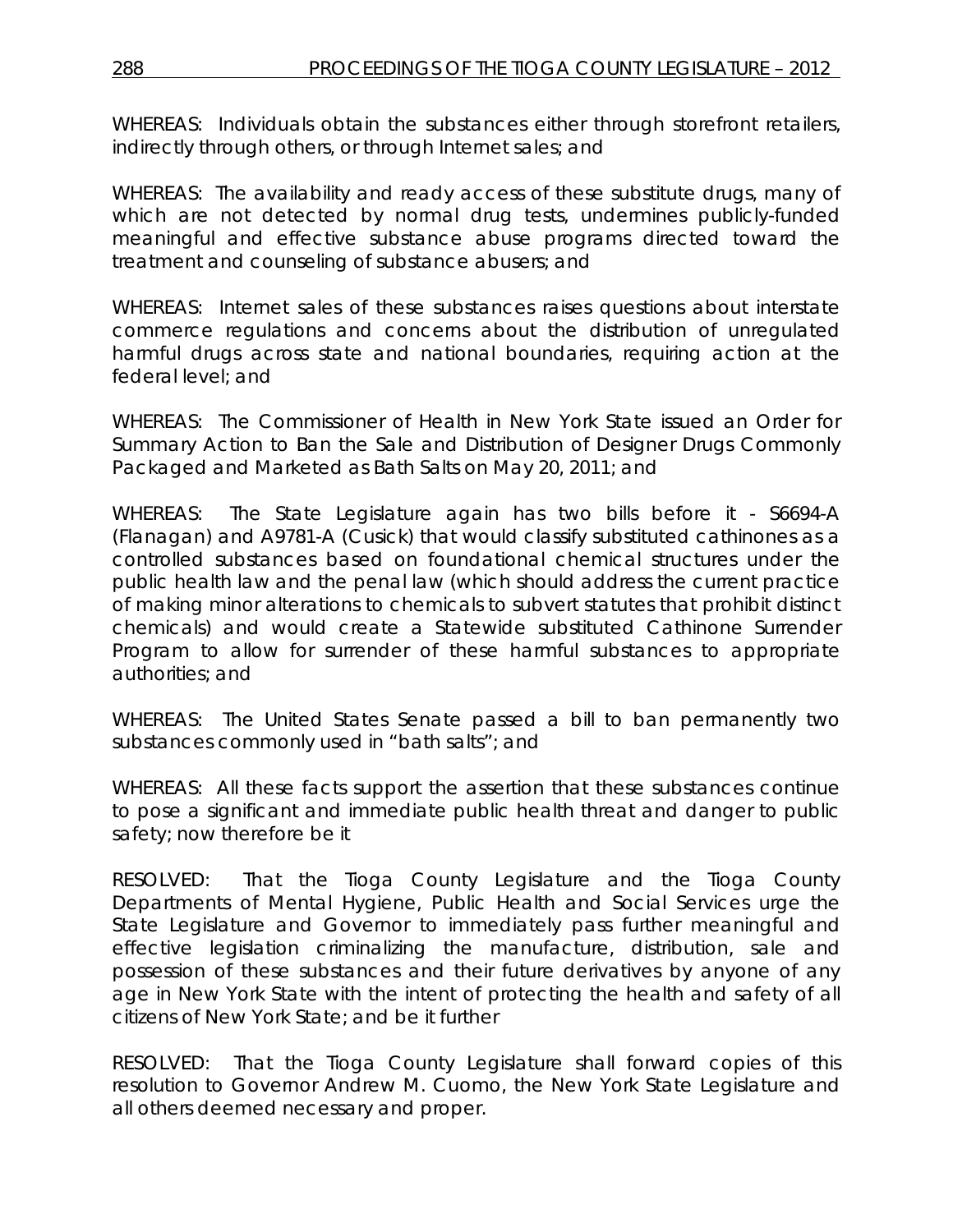Yes – Legislators Hollenbeck, Huttleston, Monell, Weston, Roberts, Sauerbrey, Standinger, and Sullivan.

No – None.

Absent – None.

RESOLUTION ADOPTED.

Legislator Sullivan moved for the adoption of the following resolution, seconded by Legislator Standinger.

| REFERRED TO:          | <b>FINANCE/LEGAL COMMITTEE</b>                                                                       |
|-----------------------|------------------------------------------------------------------------------------------------------|
| RESOLUTION NO. 198-12 | ACCEPT AUCTION BIDS FOR COUNTY<br>OWNED PROPERTY ACOUIRED FOR<br>TAXES, AUTHORIZE EXECUTION OF DEEDS |

WHEREAS: Properties acquired by Tioga County for nonpayment of taxes in the Towns of Barton, Berkshire, Newark Valley, Owego, Richford, Spencer and Tioga were offered for sale at Public Auction conducted August 8, 2012 by the County Treasurer; and

WHEREAS: It is the intent of the Legislature to return the properties to the Tax Rolls as soon as possible; therefore be it

RESOLVED: That the following bids, being the highest made at said Auction for the several different properties offered, be and hereby are accepted and the Chair of the Tioga County Legislature authorized to sign and record, on receipt of the amount bid and recording costs, Quit Claim Deeds conveying the various parcels to the successful bidders and to their assigns:

| Prior Owner-Tax Map#                                                                              | Purchaser                             | Bid                       |
|---------------------------------------------------------------------------------------------------|---------------------------------------|---------------------------|
| Town of Barton:<br>146.00-1-1.20, John & Mary Lou Darrah<br>122.18-21-25.10, Guy & Jennifer Leach | Michael Buinkskis<br>Steven T Chaffee | \$2,700.00<br>\$20,000.00 |
| Town of Berkshire<br>14.00-2-1, Estate of David N DeGruttalo                                      | Joy Emma Goodsell                     | \$7,500.00                |
| 22.00-1-5.6, William L McKinnon Jr.                                                               | Cotton Hanlon, LLC                    | \$15,000.00               |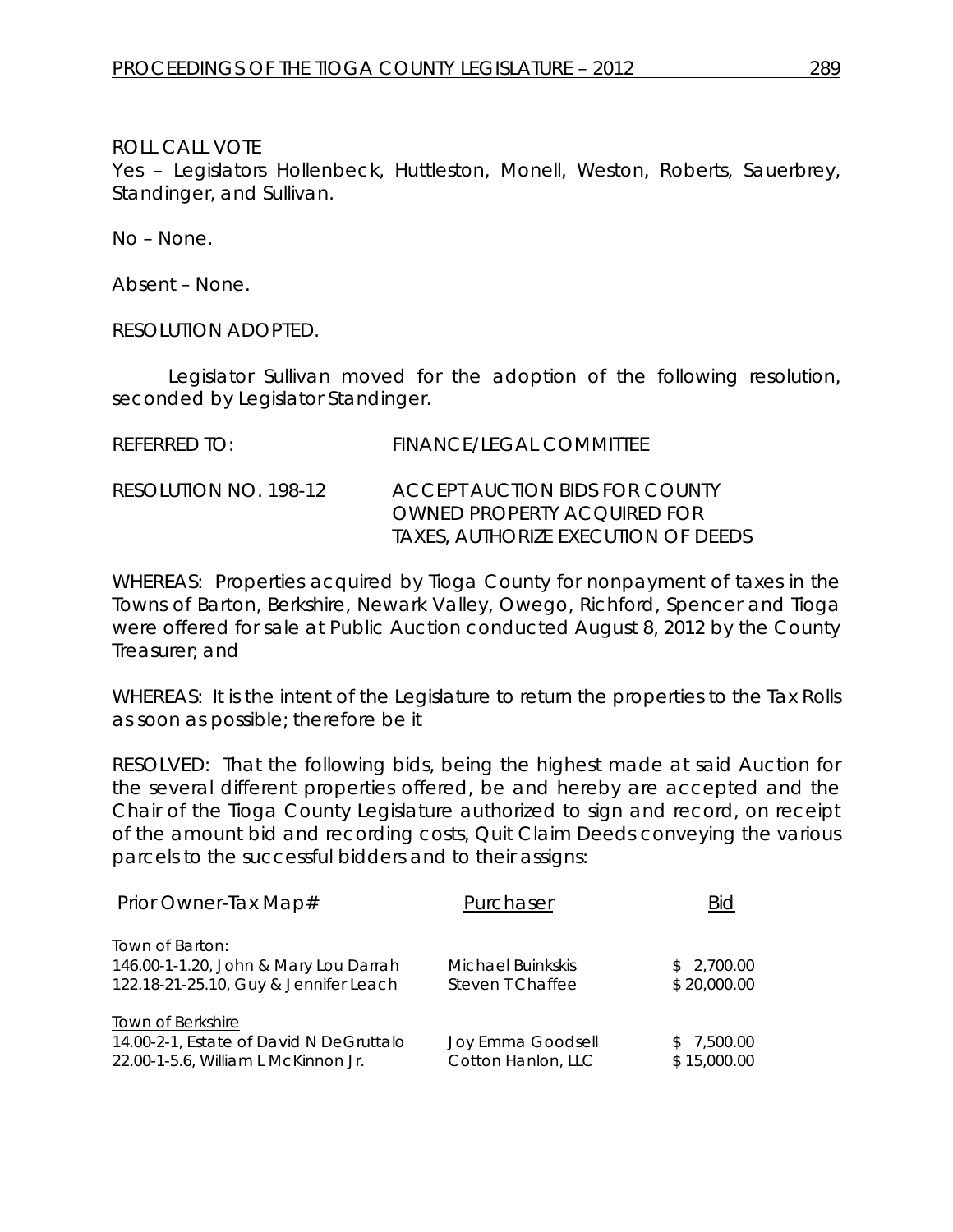| Prior Owner-Tax Map#                        | Purchaser                      | <b>Bid</b>      |
|---------------------------------------------|--------------------------------|-----------------|
| <b>Town of Newark Valley</b>                |                                |                 |
| 64.15-3-32, Joseph Breitwiser               | Johanthan B Marks              |                 |
|                                             | Audra Kemmerling               | \$<br>200.00    |
| 54.00-1-26.12, John & Carol Dingman         | Paul E Evenson                 | \$15,000.00     |
| 64.19-1-20.12, Elsie Muzek                  | <b>Tyler Donahue</b>           | \$2,000.00      |
| 53.00-1-44.20, Diana Ogden                  | Craig E Blacker                | \$23,000.00     |
| Town of Owego                               |                                |                 |
| 129.05-3-7, Loco Holdings LLC               | J. Robert Chobot               | \$<br>500.00    |
| 175.00-2-57, Marian Card                    | LKI, LLC                       | \$16,500.00     |
| 131.20-1-13, Anna Cederborg                 | William E & Faye A Schiesser   | \$<br>1,500.00  |
| 117.19-2-12, Daniel R & Ellen S. Cronk      | David Brich                    | \$<br>5,000.00  |
| 131.17-2-3.4, Leo & Sheila Cueto            | James M Horton                 | \$<br>1,700.00  |
| Town of Owego, continued                    |                                |                 |
| 117.20-1-8, Ellen D. & Lester L. Harris     | <b>Edie Hulbert</b>            | \$<br>2,900.00  |
| 152.00-1-12, Charles R. Hawk                | <b>Tyler Donahue</b>           | \$23,000.00     |
| 152.00-1-11, Charles R. Hawk                | Joseph M Catalano              | \$<br>9,500.00  |
| 152.16-1-2, Walter & Hannah Hickey          | Henry W Huizinga               | \$<br>6,000.00  |
| 162.00-1-22, Michael R. Lindsey             | Jessica R Cady                 |                 |
|                                             | Drew A Hust                    | \$42,000.00     |
| 130.00-1-70, Loco Holdings, LLC             | Benjamin L Peck                | \$<br>800.00    |
| 142.14-1-27.21, Loco Holdings, LLC          | Jonathan B Marks               |                 |
|                                             | Audra Kemmerling               | \$<br>250.00    |
| 129.00-2-31, Richard McCann                 | Matthew H Sloat                | \$<br>500.00    |
| 128.08-3-42, Diana Predmore                 | Stuart James Barry Craddock \$ | 1,900.00        |
| 128.08-3-17, Wendy E. Van Der Karr          | Stuart James Barry Craddock \$ | 5,000.00        |
| 132.09-1-7, Evelyn M. Vavra                 | Eric D Slate                   | \$<br>1,300.00  |
| Town of Richford                            |                                |                 |
| 14.00-1-21, David N. & Gloria M. DeGruttlao | Joy Emma Goodsell              | \$<br>7,500.00  |
| 16.00-1-16, Vernon Gehm                     | Elane A VanKuren               |                 |
|                                             | Matt J Smith                   | \$<br>1,000.00  |
|                                             |                                |                 |
| Town of Spencer                             |                                |                 |
| 80.00-1-33.10, John Jeffords                | Susquehanna Land Co            | \$<br>17,500.00 |
| 69.00-1-25.20, David Neilsen                | <b>Justin E Carr</b>           | \$<br>20,500.00 |
| Town of Tioga                               |                                |                 |
| 116.00-1-10.11, Grace I. Blunt              | Matthew H Sloat                | \$<br>400.00    |
| 102.16-1-5.20, Carl F. & Ami L. Pierce      | <b>Brandon R Brenza</b>        | \$<br>2,450.00  |
| 149.09-1-16, Daniel A. & Bruce P. Stauder   | Harjit Singh                   | \$<br>6,250.00  |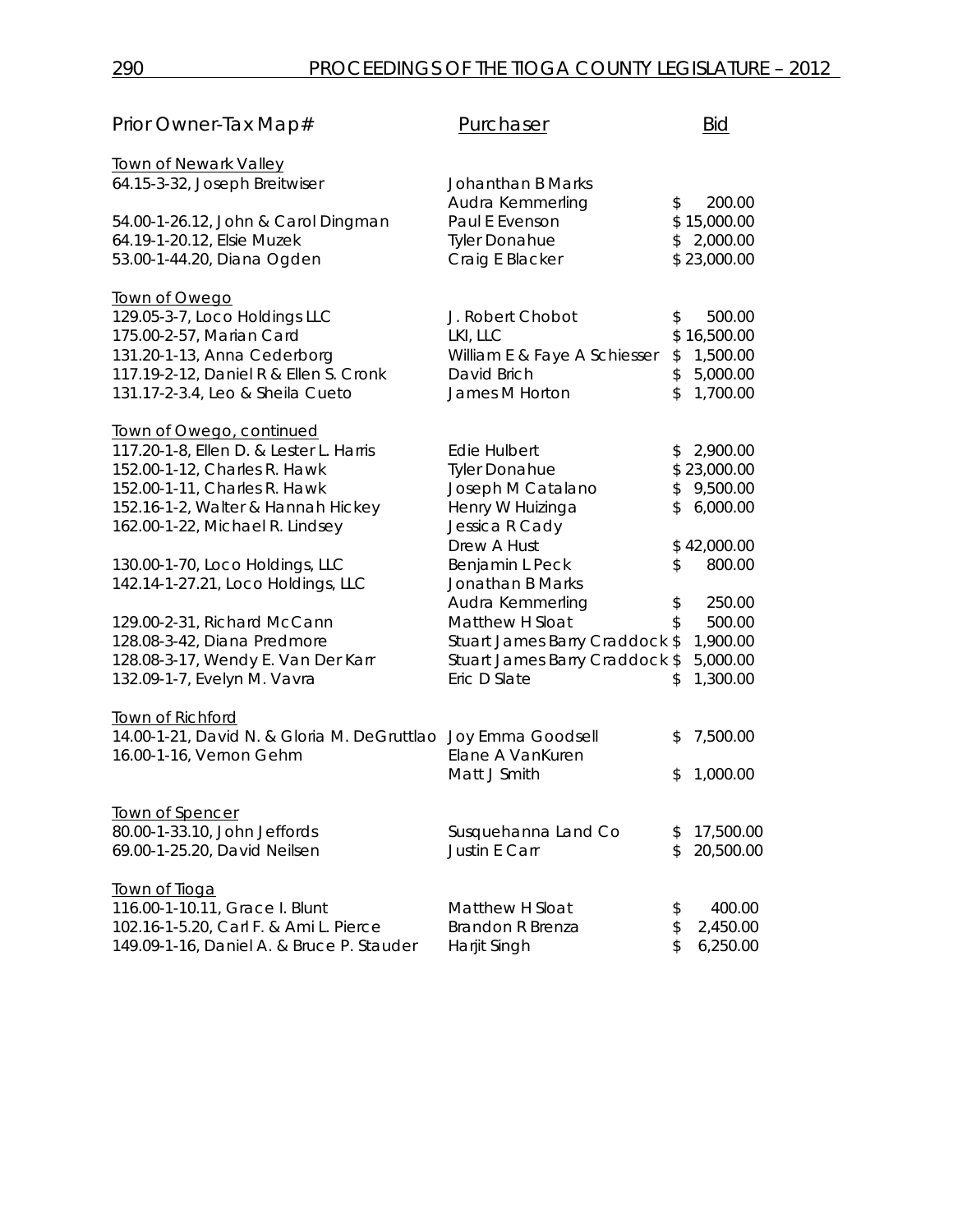Yes – Legislators Hollenbeck, Huttleston, Monell, Weston, Roberts, Sauerbrey, Standinger, and Sullivan.

No – None.

Absent – None.

RESOLUTION ADOPTED.

Legislator Hollenbeck moved for the adoption of the following resolution, seconded by Legislator Sauerbrey.

| REFERRED TO:          | PERSONNEL COMMITTEE<br><b>INFORMATION TECHNOLOGY COMMITTEE</b>                                                                  |
|-----------------------|---------------------------------------------------------------------------------------------------------------------------------|
| RESOLUTION NO. 199-12 | AMEND RESOLUTION NO. 155-12<br>AUTHORIZE CREATION AND BACKFILL OF<br><i><b>TEMPORARY POSITION</b></i><br>INFORMATION TECHNOLOGY |

WHEREAS: Resolution 155-12 appointed Suzanne Horton to a temporary position of Project Manager for an effective date of July 2, 2012 through August 31, 2012; and

WHEREAS: There continues to be ongoing projects that are not expected to be completed until possibly October 2012 and because of such, there is a need to have Suzanne Horton stay on as Project Manager to work on an as needed basis; therefore be it

RESOLVED: That Resolution No. 155-12 be amended to extend the temporary position of Project Manager through October 31, 2012 on an as needed basis to assist with the review of Proposals, coordination of a Needs Assessment for the County Departments and explanation of the County's infrastructure to Consultants, as needed; and be it further

RESOLVED: That Suzanne Horton's rate of \$50 per hour will continue through October 31, 2012.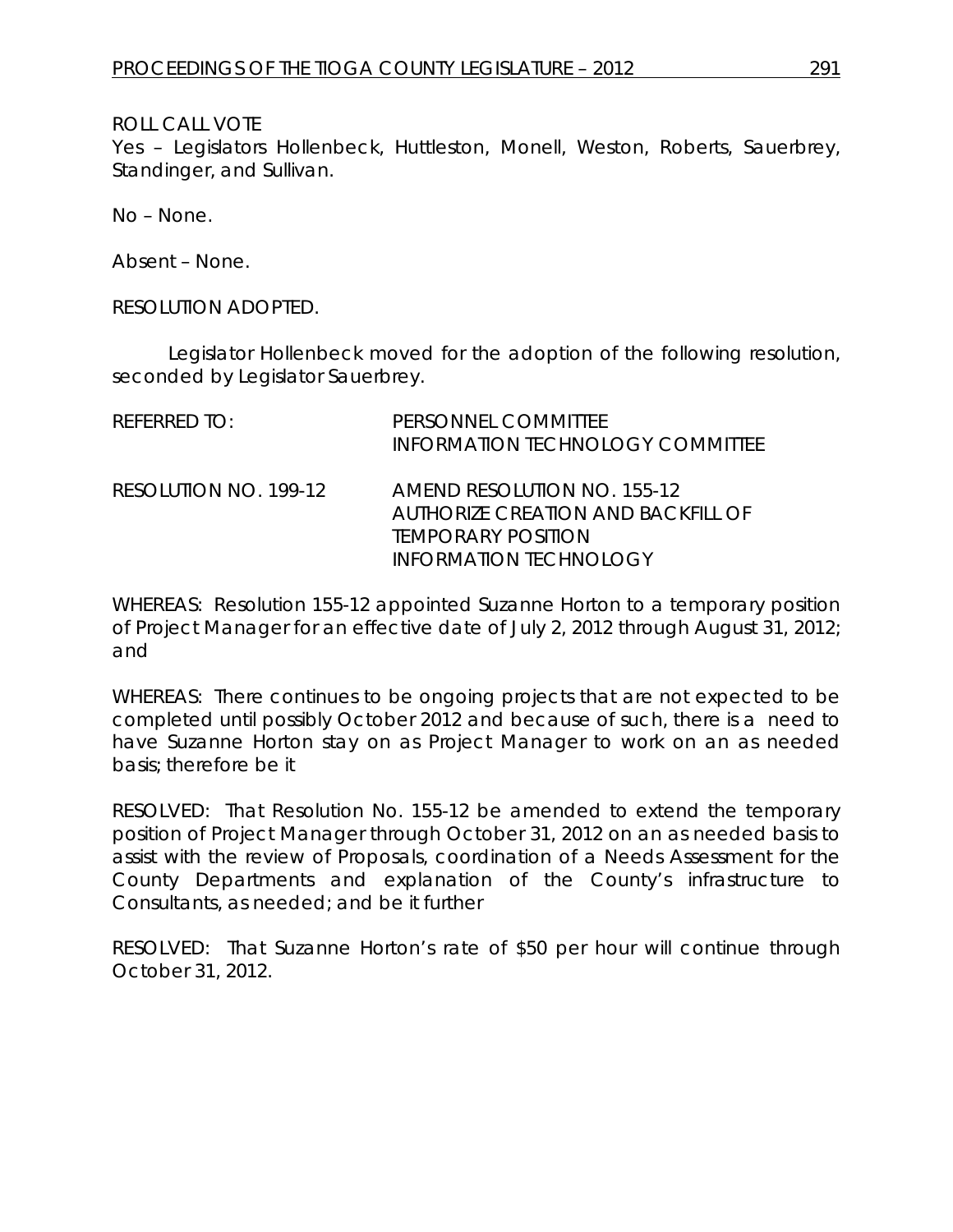Yes – Legislators Hollenbeck, Huttleston, Monell, Weston, Roberts, Sauerbrey, Standinger, and Sullivan.

No – None.

Absent – None.

#### RESOLUTION ADOPTED.

Legislator Standinger moved for the adoption of the following resolution, seconded by Legislator Sauerbrey.

| REFERRED TO:          | <b>COUNTY CLERK'S COMMITTEE</b><br>PERSONNEL COMMITTEE                                                                                        |
|-----------------------|-----------------------------------------------------------------------------------------------------------------------------------------------|
| RESOLUTION NO. 200-12 | REQUEST WAIVER OF 90-DAY HOLD;<br>AUTHORIZE BACKFILL OF VACANT PART-<br>TIME, MOTOR VEHICLE EXAMINER POSITION<br><b>COUNTY CLERK'S OFFICE</b> |

WHEREAS: Resolution 277-11 extended the 90-day hiring delay through December 31, 2012; and

WHEREAS: Resolution 176-12 authorized the backfill of a full-time Motor Vehicle Examiner vacancy, due to Pat Zorn's retirement, with the reassignment of a parttime Motor Vehicle Examiner, Rebecca Gallo effective August 31, 2012; and

WHEREAS: There is a desire to maintain a level of customer service by filling said vacancy within the Department of Motor Vehicles; therefore be it

RESOLVED: That the County Clerk is hereby granted a waiver from the 90-day hiring delay and is authorized to fill a part-time, Motor Vehicle Examiner position with a provisional appointment at a rate of \$11.99 / hour effective September 4, 2012.

#### ROLL CALL VOTE

Yes – Legislators Hollenbeck, Huttleston, Weston, Roberts, Sauerbrey, and Standinger.

No – Legislators Monell and Sullivan.

Absent – None.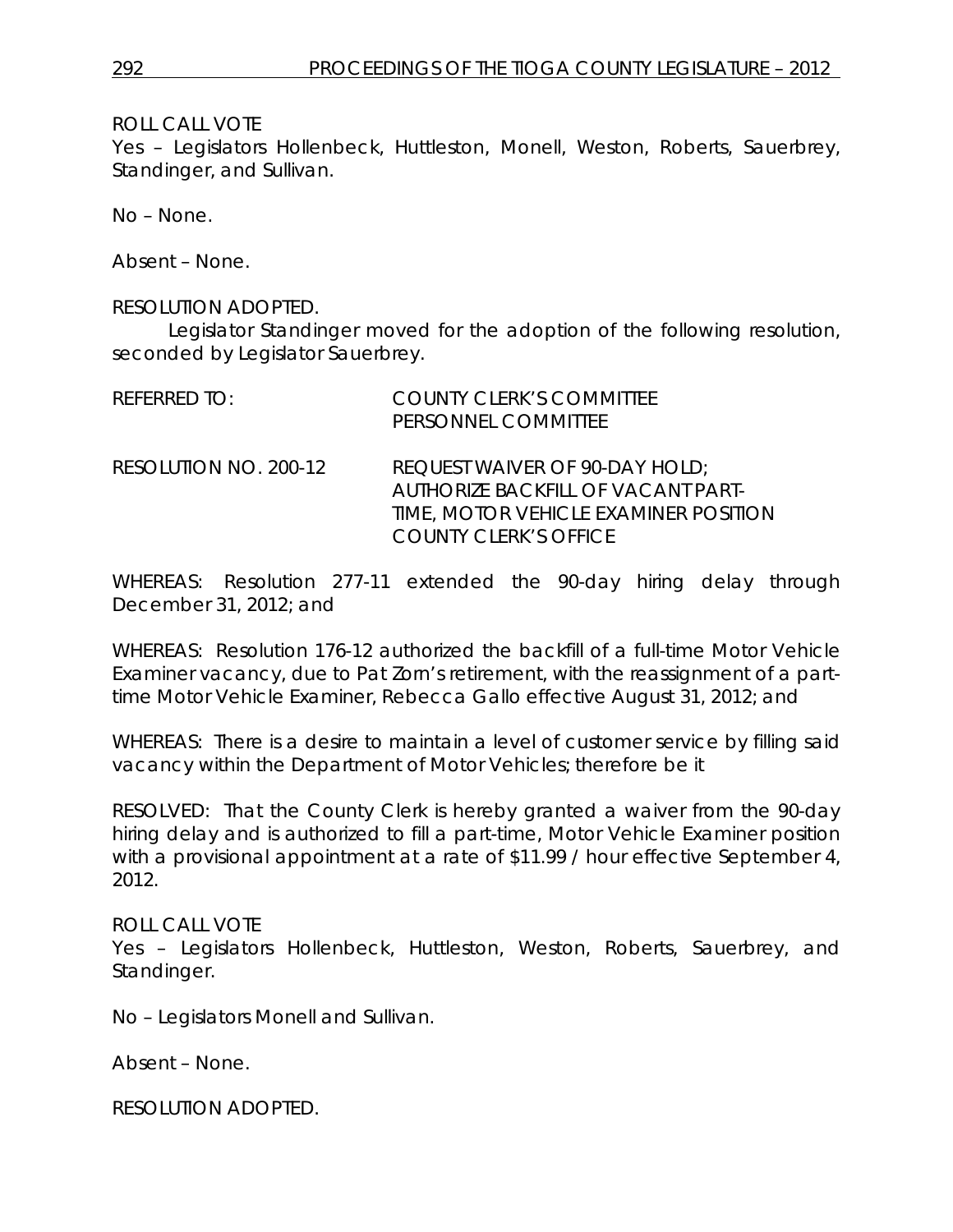Legislator Roberts moved for the adoption of the following resolution, seconded by Legislator Standinger.

| <b>REFERRED TO:</b>   | <b>PUBLIC WORKS COMMITTEE</b><br>PERSONNEL COMMITTEE                                                                                                |
|-----------------------|-----------------------------------------------------------------------------------------------------------------------------------------------------|
| RESOLUTION NO. 201-12 | REQUEST WAIVER OF 90-DAY HOLD;<br>AUTHORIZE BACKFILL OF VACANT FULL-TIME,<br><b>MAINTENANCE MECHANIC III POSITION</b><br>DPEARTMENT OF PUBLIC WORKS |

WHEREAS: Resolution 277-11 extended the 90-day hiring delay through December 31, 2012; and

WHEREAS: Due to an unanticipated resignation, a vacancy has occurred in the title of Maintenance Mechanic III effective 7/13/12; and

WHEREAS: Said position requires specific trade skills as it is the primary position involved with the maintenance of HVAC units within County buildings; and

WHEREAS: There is an immediate need to fill the position due to the type of work performed for the daily operation of multiple County buildings; therefore be it

RESOLVED: That the Commissioner of Public Works is hereby granted a waiver from the 90-day hiring delay and is authorized to fill a full-time, Maintenance Mechanic III position at an hourly rate of \$15.861 (CSEA DPW Grade 3) effective August 15, 2012.

ROLL CALL VOTE

Yes – Legislators Hollenbeck, Huttleston, Monell, Weston, Roberts, Sauerbrey, Standinger, and Sullivan.

No – None.

Absent – None.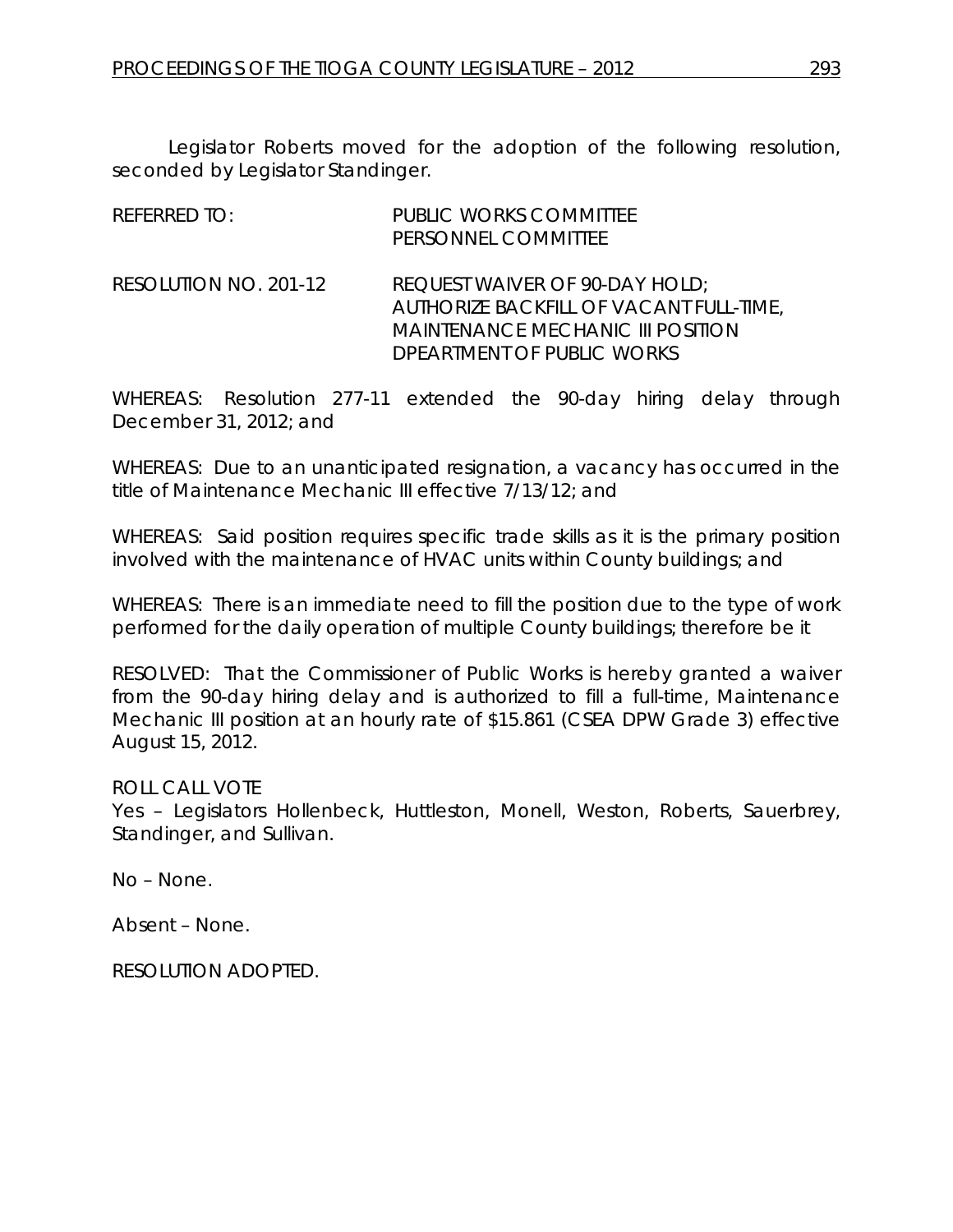Legislator Huttleston moved for the adoption of the following resolution, seconded by Legislator Hollenbeck.

| REFERRED TO:          | <b>HEALTH &amp; HUMAN SERVICES PERSONNEL</b><br><b>COMMITTEE</b>                                                                |
|-----------------------|---------------------------------------------------------------------------------------------------------------------------------|
| RESOLUTION NO. 202-12 | CREATE AND FILL SEASONAL SOCIAL<br><b>WELFARE EXAMINER POSITION FOR HEAP</b><br>PROGRAM DEPARTMENT OF SOCIAL<br><b>SERVICES</b> |

WHEREAS: Legislative approval is required for the creation of any new positions within Tioga County; and

WHEREAS: The Home Energy Assistance Program (HEAP) will tentatively begin outreach in mid-August and be in full season on November 1, 2012; and

WHEREAS: Administrative monies from the Federal government have been reduced; and

WHEREAS: The Social Services budget allows for the hiring of one seasonal Social Welfare Examiner to staff the HEAP Program; and

WHEREAS: The length of the position will be reduced from nine to seven months; and

WHEREAS: The starting salary for said position will be \$13.650/hr.; therefore be it

RESOLVED: That the Department of Social Services be authorized to create and fill the seasonal position of Social Welfare Examiner at \$13.650/hr. effective September 12, 2012, through April 15, 2013.

ROLL CALL VOTE

Yes – Legislators Hollenbeck, Huttleston, Monell, Weston, Roberts, Sauerbrey, Standinger, and Sullivan.

No – None.

Absent – None.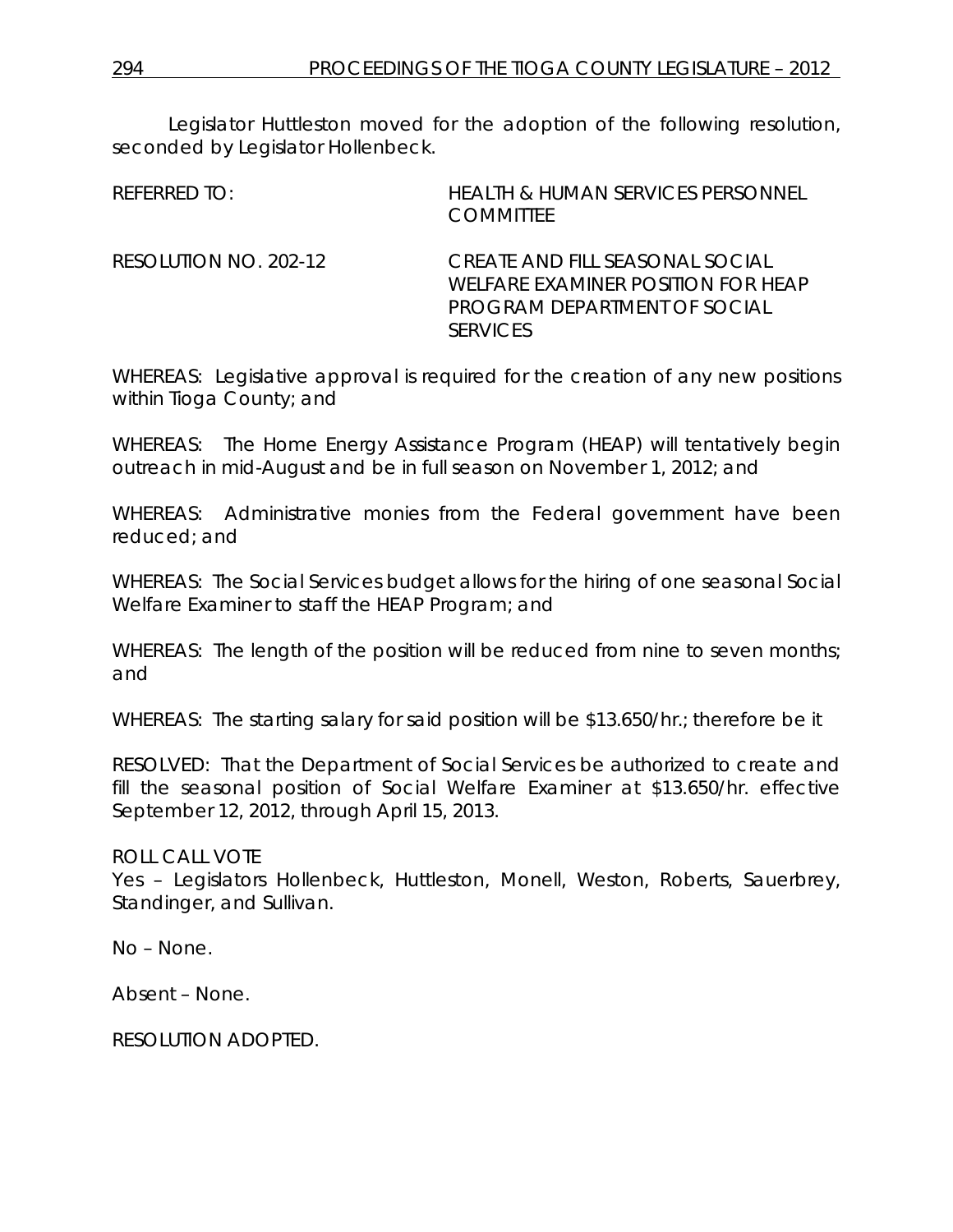Legislator Roberts moved for the adoption of the following resolution, seconded by Legislator Monell.

| $R$ FFFRRFD TO:       | PUBLIC WORKS COMMITTEE<br>PERSONNEL COMMITTEE                                                             |
|-----------------------|-----------------------------------------------------------------------------------------------------------|
| RESOLUTION NO. 203-12 | RECLASSIFY THE POSITION OF ENGINEERING<br>TECHNICIAN TO ASSISTANT ENGINEER<br>PUBLIC WORKS ADMINISTRATION |

WHEREAS: Legislative approval is required for the reclassification of any position within Tioga County; and

WHEREAS: The Tioga County Public Works Dept. was forced to eliminate the position of Assistant Engineer by the County Manager upon the retirement of the incumbent in 2002; and

WHEREAS: The Commissioner of Public Works submitted a New Position Duties Statement to the Personnel Department which identified how certain efficiencies can be met with a higher level position instead of the present Engineering Technician position (CSEA Salary Grade VII); and

WHEREAS: Based upon this statement, on 7/10/12, the Personnel Officer conducted a desk audit of the Engineering Technician position and determined that the duties being performed by the incumbent, Richard Perkins, are reflective of an Assistant Engineer (CSEA Salary Grade XIII); therefore be it

RESOLVED: That the Tioga County Legislature authorizes the reclassification of Mr. Perkins' position of Engineering Technician to that of Assistant Engineer retroactive to 7/10/12 at an annual salary of \$41,308; and be it further

RESOLVED: That Mr. Perkins will be required to successfully complete civil service examination requirements in order to obtain permanent status in the title of Assistant Engineer.

#### ROLL CALL VOTE

Yes – Legislators Hollenbeck, Huttleston, Monell, Weston, Roberts, Sauerbrey, Standinger, and Sullivan.

No – None.

Absent – None.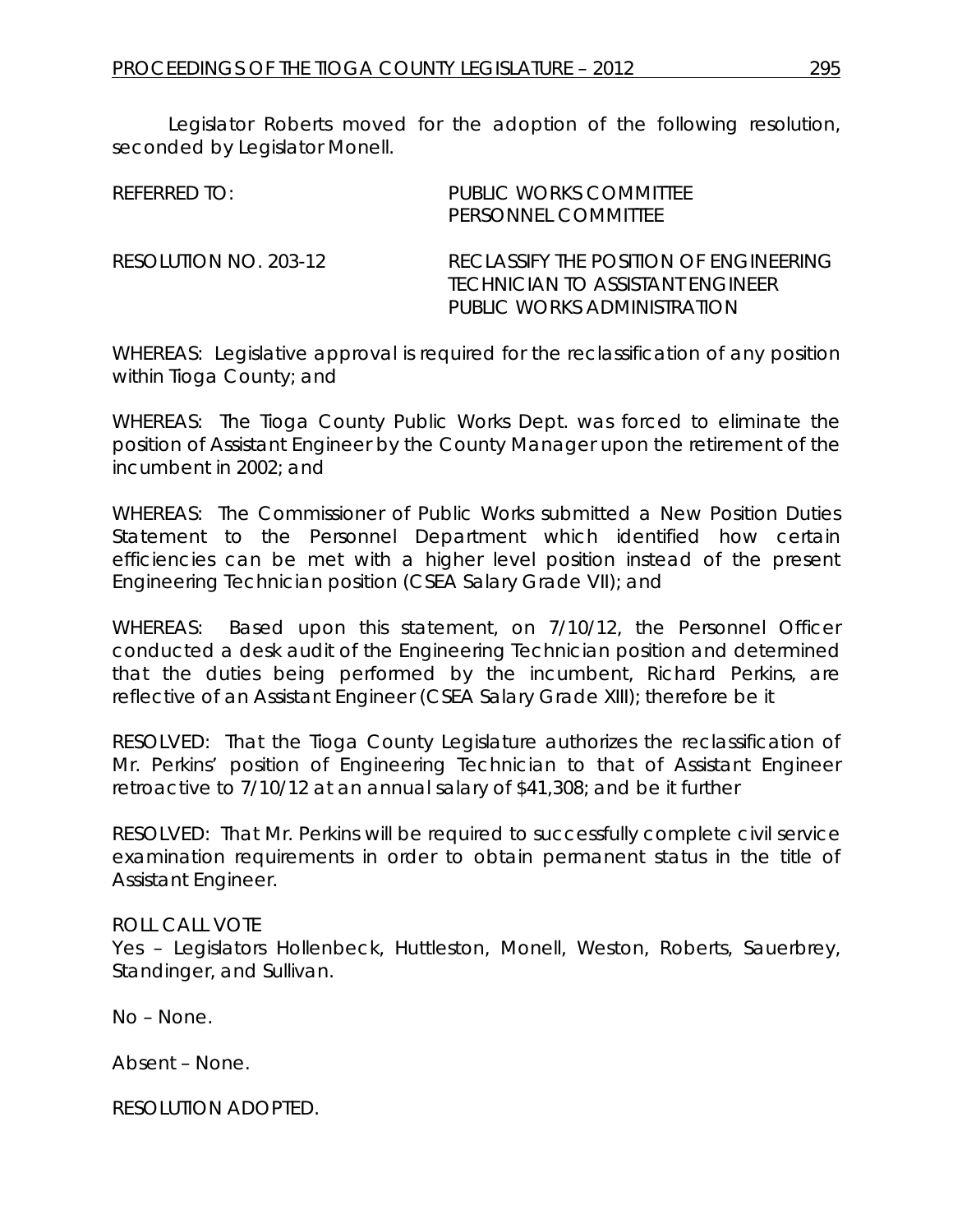Legislator Monell moved for the adoption of the following resolution, seconded by Legislator Sullivan.

| REFERRED TO:          | LEGISLATIVE WORKSESSION<br>PERSONNEL COMMITTEE       |
|-----------------------|------------------------------------------------------|
| RESOLUTION NO. 204-12 | STANDARD WORK DAY AND<br><b>REPORTING RESOLUTION</b> |

WHEREAS: The New York State Retirement System created new reporting regulations in 2009 that require establishment of terms and work hours for elected and appointed officials and a resolution stating such at the onset of each term; therefore be it

RESOLVED: That the County of Tioga hereby establishes the following as standard work days for elected and appointed officials, and will report the following days worked to the New York State and Local Employees' Retirement System based on the record of activities maintained and submitted by the following officials to the Clerk of this body.

| Title | <b>Name</b> | Social<br><b>Security</b><br><b>Number</b><br>(Last<br>4 digits) | Registration<br><b>Number</b> | Standard<br>Work Day<br>(Hrs/day) | Term<br>Begins/Ends | <b>Participates</b><br>in<br>Employer's<br>Time<br>Keeping<br>System | Days/Month<br>(based on<br>Record of<br><b>Activities)</b> |
|-------|-------------|------------------------------------------------------------------|-------------------------------|-----------------------------------|---------------------|----------------------------------------------------------------------|------------------------------------------------------------|
|       |             |                                                                  |                               |                                   |                     | (Y/N)                                                                |                                                            |

| <b>Appointed Officials</b>                                                           |                          |      |          |   |                            |        |      |
|--------------------------------------------------------------------------------------|--------------------------|------|----------|---|----------------------------|--------|------|
| 2 <sup>ND</sup> Assistant<br><b>Public Defender</b>                                  | Mark J.<br>Loughran      | 3273 | 35079698 | 6 | $3/1/12$ -<br>12/31/15     | N      | 8.12 |
| Temporary<br>Director of<br>Information<br>Technology &<br>Communication<br>Services | Brandi Ferri-<br>Gilbert | 7925 | 40883647 |   | $7/2/12$ -<br>$12/31/15**$ | ٧      | N/A  |
| <b>Acting Director</b><br>of Community<br>Services                                   | Lori Monk                | 2467 | 40543464 |   | $6/5/12$ -<br>$12/31/15**$ | $\vee$ | N/A  |

\*\*Term end date defined for purposes of resolution, not binding for term of office.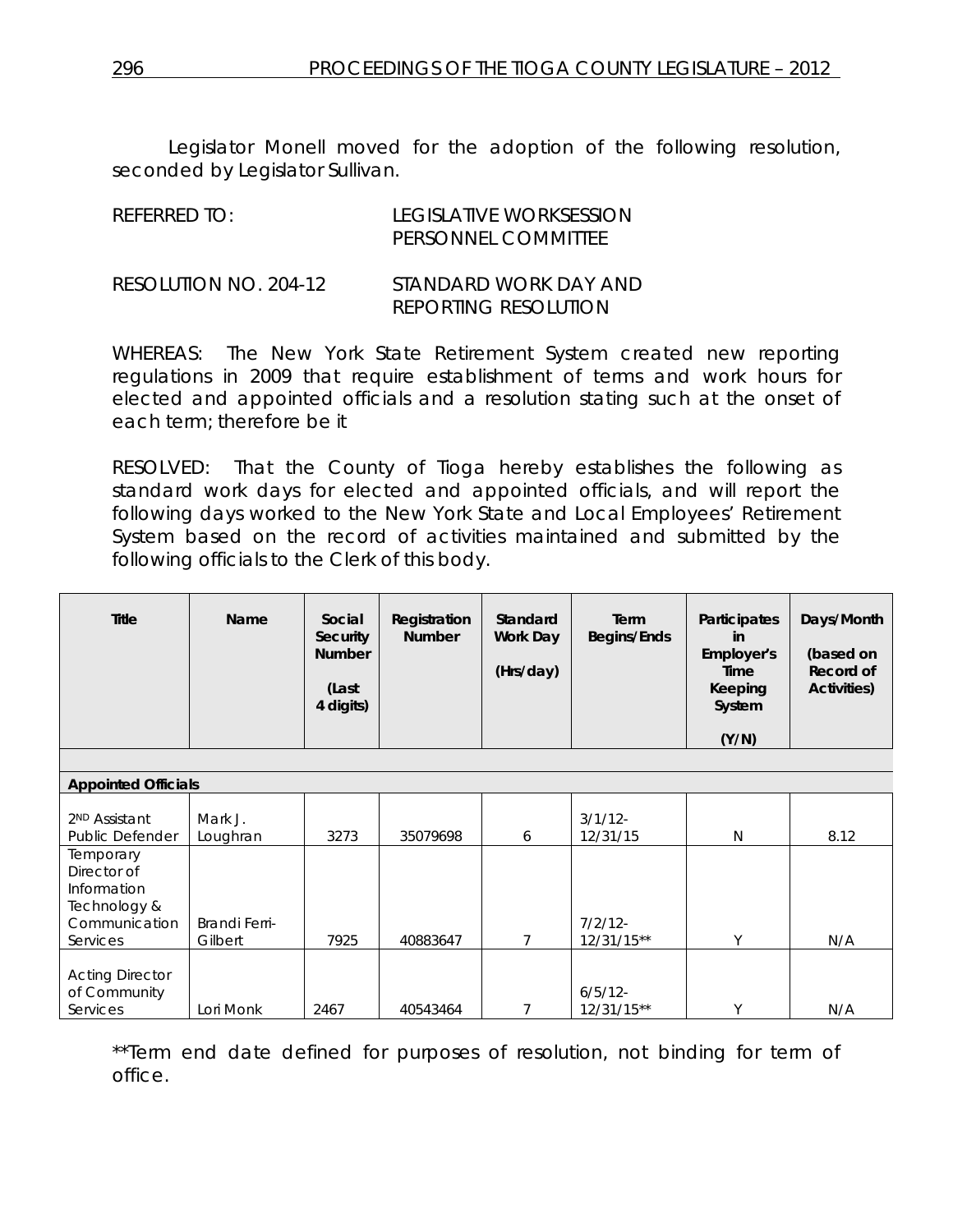Yes - Legislators Hollenbeck, Huttleston, Monell, Weston, Roberts, Sauerbrey, Standinger, and Sullivan.

No – None.

Absent – None.

RESOLUTION ADOPTED.

Legislator Hollenbeck made a motion to have the following late-filed resolutions considered, seconded by Legislator Sullivan and carried.

Legislator Roberts moved for the adoption of the following resolution, seconded by Legislator Sullivan.

| REFERRED TO:          | <b>PUBLIC WORKS</b><br><b>FINANCE</b>                                  |
|-----------------------|------------------------------------------------------------------------|
| RESOLUTION NO. 205-12 | AWARD CONTRACT FOR<br>CLEANING SERVICES FOR<br><b>COUNTY BUILDINGS</b> |

WHEREAS: The Commissioner of Public Works received sealed bids for cleaning services for the County Buildings on August 01, 2012 @ 11:00 AM and the bids were as follows;

Matrix Integrated Facility MNG Johnson City, NY

| COB & DPW                      | HHS & PSB    | Clerk's, CH, CHA | ALL BLDGS.   |
|--------------------------------|--------------|------------------|--------------|
| \$41,977.00                    | \$87,567.00  | \$43,463.00      | \$173,007.00 |
| The Night Shift<br>Endwell, NY |              |                  |              |
| COB & DPW                      | HHS & PSB    | Clerk's, CH, CHA | ALL BLDGS.   |
| \$81,122.32                    | \$181,962.60 | \$117,174.24     | \$380,259.16 |

therefore be it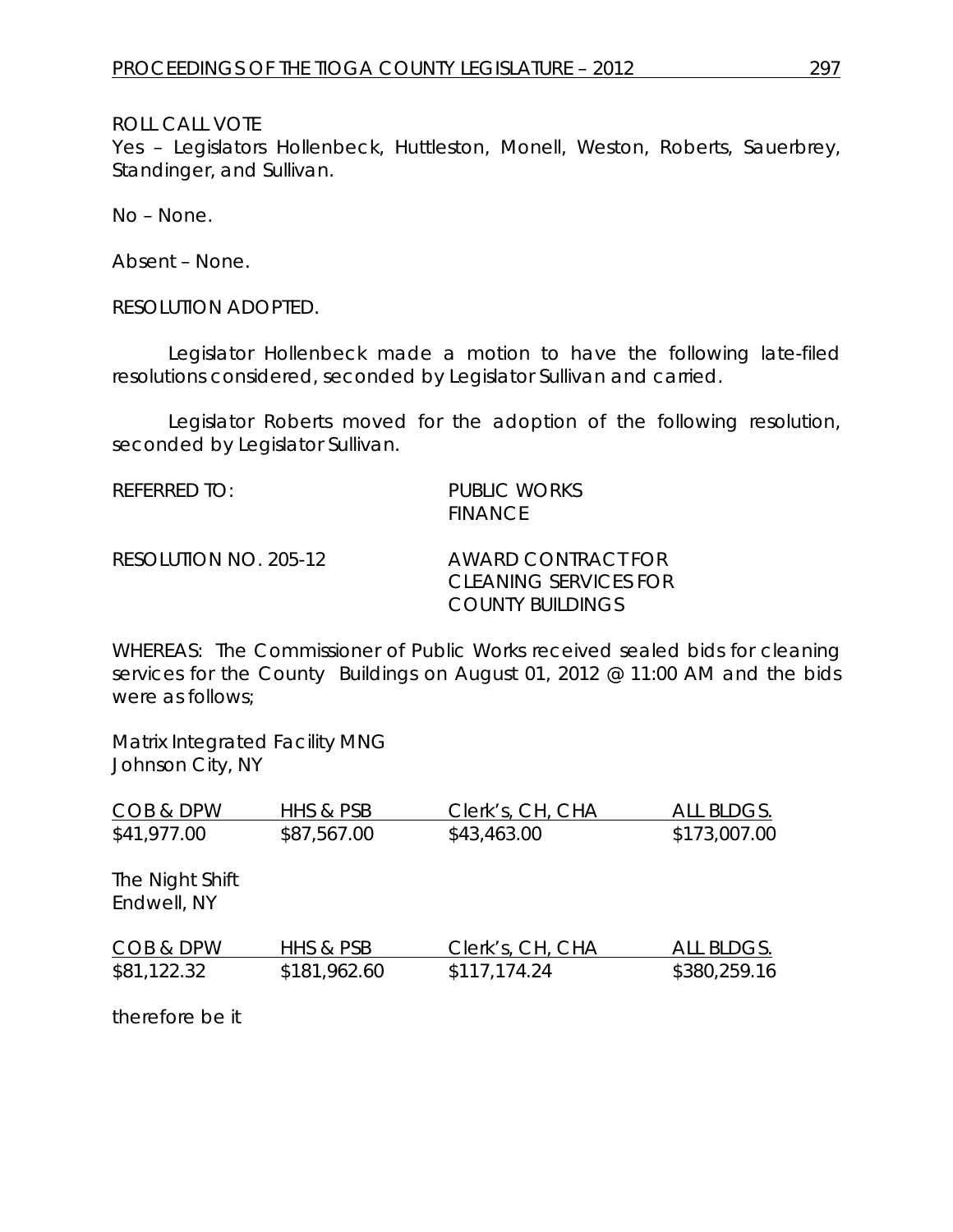RESOLVED: That the Tioga County Legislature award the bid to the low bidder, Matrix Integrated Facility MNG, Johnson City, NY in the amount of \$173,007.00 to be paid out of Buildings & Grounds Contracting Services account A1620.40 use code 140.

ROLL CALL VOTE

Yes – Legislators Hollenbeck, Huttleston, Monell, Weston, Roberts, Sauerbrey, Standinger, and Sullivan.

No – None.

Absent – None.

RESOLUTION ADOPTED.

Legislator Sullivan moved for the adoption of the following resolution, seconded by Legislator Standinger.

REFERRED TO: FINANCE/LEGAL

RESOLUTION NO. 206-12 *AUTHORIZING AMENDMENT OF CONTRACT WITH TETRA TECH FOR MULTI-JURISDICTIONAL ALL HAZARD MITIGATION PLAN*

WHEREAS: A Professional Services Contract was entered into by and between Tetra Tech EM Inc and Tioga County for the preparation of a Multi-jurisdictional All Hazard Mitigation Plan; and

WHEREAS: The payment terms of the contract call for a retention of 20% of each invoice paid, to be held in total as accumulated and to be paid out to Tetra Tech upon approval of the completed plan by FEMA; and

WHEREAS: Preparation of the plan is nearing completion, and portions of said plan have been submitted to FEMA for preliminary approval; and

WHEREAS: Several members of the Tioga County Hazard Mitigation Committee have recommended that the contract be amended to change the retention percentage from 20% to 10%, and to provide half of the accumulated retention be released to Tetra Tech in consideration of the excellent performance by Tetra Tech and the good reviews by FEMA of the portions of the plan submitted thus far; therefore be it